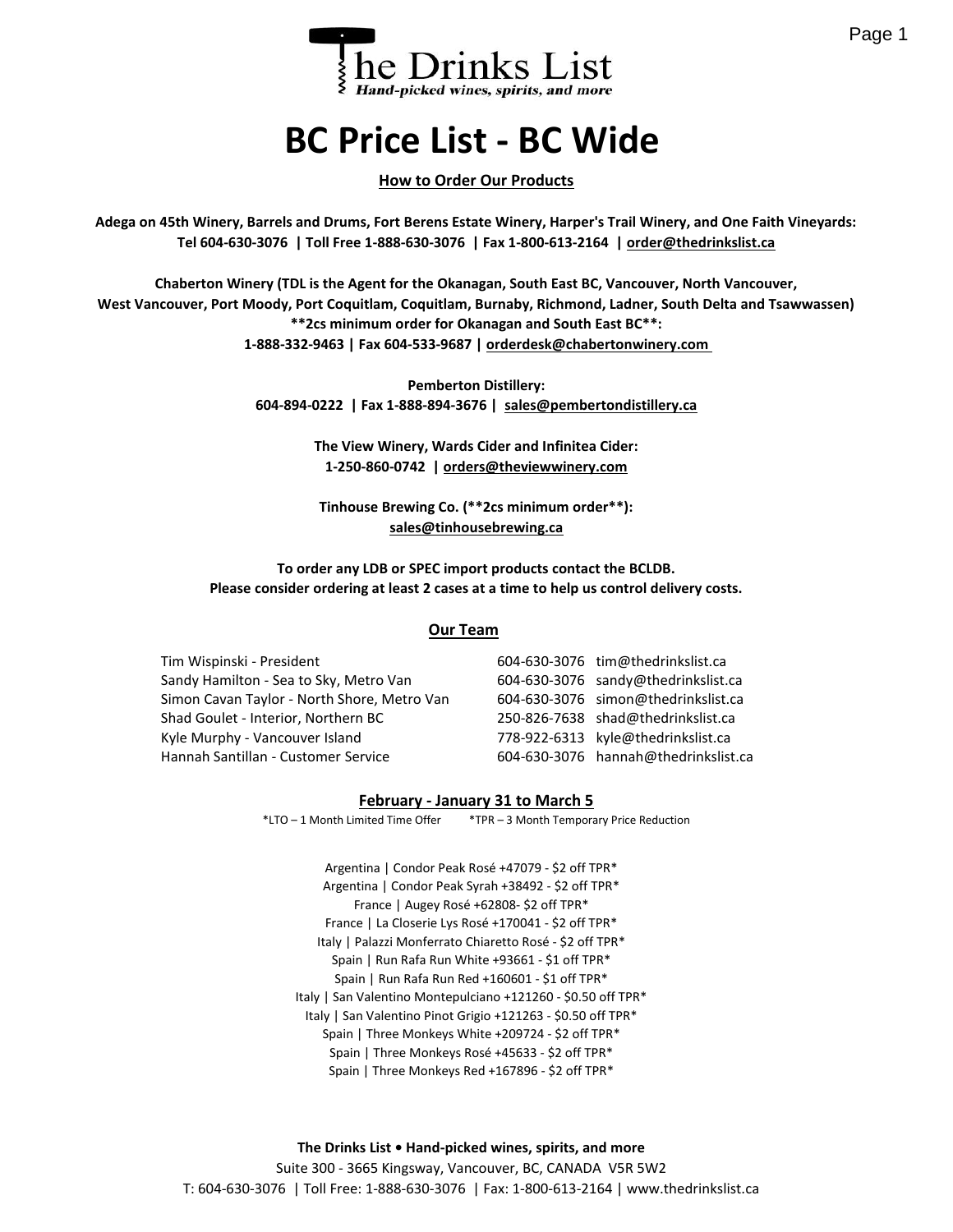## **Table of Contents**

| Adega on 45th Estate Winery                       | 3       | Portugal                                                                                       |       |
|---------------------------------------------------|---------|------------------------------------------------------------------------------------------------|-------|
| <b>Chaberton Estate Winery</b>                    | $3 - 4$ | Oscar Quevedo - Douro                                                                          | 14    |
| Fort Berens Estate Winery                         | 5       | <b>South Africa</b>                                                                            |       |
| Harper's Trail Estate Winery                      | 6       | Sea Mountain - Robertson                                                                       | 14    |
| One Faith Vineyards and Certitude                 | 6       | <b>Spain</b>                                                                                   |       |
| The View Winery & Vineyard                        | 7       | Thr3 Monkeys - Spain                                                                           | 14    |
|                                                   |         | Finca Venta de Don Quijote - Castilla-La Mancha                                                | 14    |
| <b>PACKAGED IN BC</b>                             |         | Bodegas Santo Cristo - Campo de Borja                                                          | 14    |
| Wine in Can                                       |         | Pulpoloco - Castilla-La Mancha                                                                 | 15    |
| <b>Emotive Wines - Chile</b>                      | 8       | Run Rafa Run - Castilla-La Mancha                                                              | 15    |
|                                                   |         | Clos Mogador - Priorat                                                                         | 15    |
| <b>NON-ALCOHOLIC WINES</b>                        |         | Finca El Encinal - Ribera d. Duero                                                             | 15    |
| Barrels & Drums - Germany                         | 8       | Rioja Bordon - Rioja                                                                           | 15    |
|                                                   |         | Marques de la Concordia - Rioja                                                                | 16    |
| <b>NOVA SCOTIA WINES</b>                          |         | <b>USA</b>                                                                                     |       |
| L'Acadie Vineyards - Organic                      | 8       | Citation Wines - Willamette Valley, Oregon                                                     | 16    |
|                                                   |         | LUKE - Columbia Valley, Washington                                                             | 16    |
| <b>IMPORT WINES</b>                               |         | The Sauce - Columbia Valley, Washington                                                        | 16    |
| Argentina                                         |         |                                                                                                |       |
| Andean Vineyards - Mendoza                        | 9       | <b>SPIRITS &amp; LIQUEURS</b>                                                                  |       |
| Corbeau Wines - Mendoza                           | 9       | <b>BC Spirits &amp; Liqueurs</b>                                                               |       |
| Australia                                         |         | Pemberton Distillery - Pemberton                                                               | 17    |
| Hollick - Coonawarra                              | 9       |                                                                                                |       |
| Chile                                             |         | <b>REFRESHMENT BEVERAGES</b>                                                                   |       |
| Emotive Wines - Canned in BC                      | 9       | <b>BC Cider</b>                                                                                |       |
| Valle Secreto - Cachapoal                         | 10      | Wards Hard Cider - Kelowna                                                                     | 18    |
| Punti Ferrer - Rapel                              | 10      | Infinitea Cider - Kelowna                                                                      | 19    |
| <b>France</b>                                     |         | <b>Import Sangria</b>                                                                          |       |
| Bordeaux Selections by The Drinks List - Bordeaux | 10      | Pulpoloco - La Mancha                                                                          | 19    |
| Caves de Rauzan - Bordeaux                        | 11      |                                                                                                |       |
| Collovray et Terrier - Deux Roches - Burgundy     | 11      | <b>BEER</b>                                                                                    |       |
| Chateau Eugenie - Cahors                          | 11      | <b>BC Craft Beer</b>                                                                           |       |
| Collovray et Terrier - Altugnac - Languedoc       | 11      | Tinhouse Brewing Co. - Port Coquitlam                                                          | 20-21 |
| Collovray et Terrier - Ch.d'Antugnac - Languedoc  | 11      |                                                                                                |       |
| Sea Change - Languedoc                            | 11      |                                                                                                |       |
| Cellier des Princes - Rhone                       | 12      | <b>Legend</b>                                                                                  |       |
| Les Vignerons du Castelas - Rhone                 | 12      | Whole = Wholesale Price (no GST included)                                                      |       |
| Terra Ventoux - Rhone                             | 12      | Rest. = Restaurant Price (no GST included)<br>VQA = for BC wines only registered with the BCWI |       |
| Italy                                             |         | DD = Direct delivery                                                                           |       |
| Sea Change - Italy                                | 12      | $LDB = sold by LDB stores$                                                                     |       |
| San Valentino - Italy                             | 12      | SPEC = imports not sold in LDB stores                                                          |       |
| Pelassa - Piedmont                                | 12      |                                                                                                |       |
| Montecariano - Veneto                             | 12      |                                                                                                |       |
| Araldica - Piedmont, Sicily                       | 13      |                                                                                                |       |
| Araldica - Veneto                                 | 13      | *prices subject to change without notice*                                                      |       |

| <b>BC WINES</b>                                   |                | <b>IMPORT WINES - continued</b>                 |       |
|---------------------------------------------------|----------------|-------------------------------------------------|-------|
| Adega on 45th Estate Winery                       | 3              | Portugal                                        |       |
| <b>Chaberton Estate Winery</b>                    | $3 - 4$        | Oscar Quevedo - Douro                           | 14    |
| Fort Berens Estate Winery                         | 5              | <b>South Africa</b>                             |       |
| Harper's Trail Estate Winery                      | 6              | Sea Mountain - Robertson                        | 14    |
| One Faith Vineyards and Certitude                 | 6              | <b>Spain</b>                                    |       |
| The View Winery & Vineyard                        | $\overline{7}$ | Thr3 Monkeys - Spain                            | 14    |
|                                                   |                | Finca Venta de Don Quijote - Castilla-La Mancha | 14    |
| PACKAGED IN BC                                    |                | Bodegas Santo Cristo - Campo de Borja           | 14    |
| Wine in Can                                       |                | Pulpoloco - Castilla-La Mancha                  | 15    |
| Emotive Wines - Chile                             | 8              | Run Rafa Run - Castilla-La Mancha               | 15    |
|                                                   |                | Clos Mogador - Priorat                          | 15    |
| NON-ALCOHOLIC WINES                               |                | Finca El Encinal - Ribera d. Duero              | 15    |
| Barrels & Drums - Germany                         | 8              | Rioja Bordon - Rioja                            | 15    |
|                                                   |                | Marques de la Concordia - Rioja                 | 16    |
| <b>NOVA SCOTIA WINES</b>                          |                | <b>USA</b>                                      |       |
| L'Acadie Vineyards - Organic                      | 8              | Citation Wines - Willamette Valley, Oregon      | 16    |
|                                                   |                | LUKE - Columbia Valley, Washington              | 16    |
| IMPORT WINES                                      |                | The Sauce - Columbia Valley, Washington         | 16    |
| Argentina                                         |                |                                                 |       |
| Andean Vineyards - Mendoza                        | 9              | <b>SPIRITS &amp; LIQUEURS</b>                   |       |
| Corbeau Wines - Mendoza                           | 9              | <b>BC Spirits &amp; Liqueurs</b>                |       |
| Australia                                         |                | Pemberton Distillery - Pemberton                | 17    |
| Hollick - Coonawarra                              | 9              |                                                 |       |
| Chile                                             |                | <b>REFRESHMENT BEVERAGES</b>                    |       |
| Emotive Wines - Canned in BC                      | 9              | <b>BC Cider</b>                                 |       |
| Valle Secreto - Cachapoal                         | 10             | Wards Hard Cider - Kelowna                      | 18    |
| Punti Ferrer - Rapel                              | 10             | Infinitea Cider - Kelowna                       | 19    |
| France                                            |                | <b>Import Sangria</b>                           |       |
| Bordeaux Selections by The Drinks List - Bordeaux | 10             | Pulpoloco - La Mancha                           | 19    |
| Caves de Rauzan - Bordeaux                        | 11             |                                                 |       |
| Collovray et Terrier - Deux Roches - Burgundy     | 11             | <b>BEER</b>                                     |       |
| Chateau Eugenie - Cahors                          | 11             | <b>BC Craft Beer</b>                            |       |
| Collovrav et Terrier - Altugnac - Languedoc       | 11             | Tinhouse Brewing Co. - Port Coquitlam           | 20-21 |

#### **Legend**

\* prices subject to change without notice\*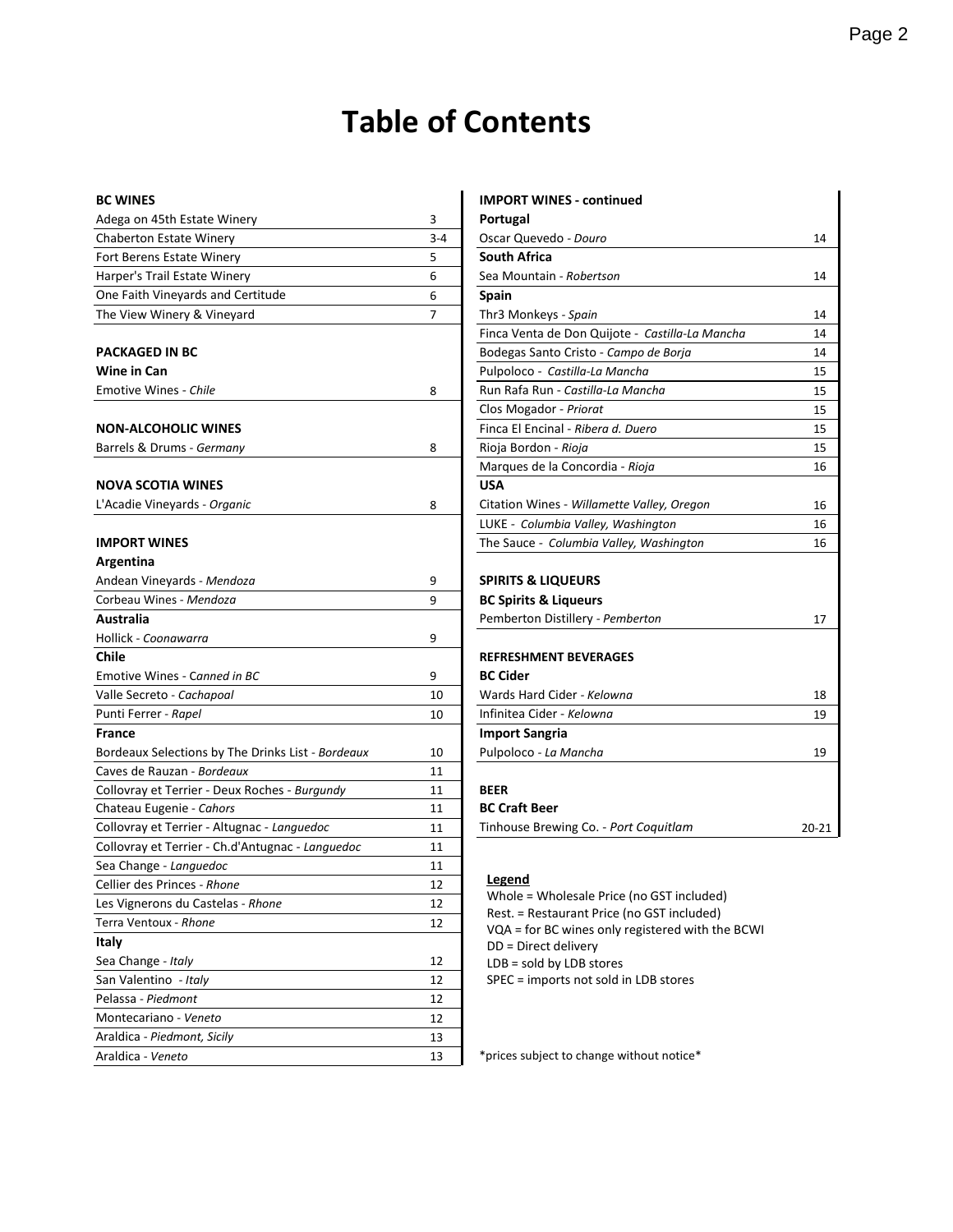# **BC WINES**

## **BC Wines - Order Direct, details on the cover page**

| <b>SKU</b>          | <b>PRODUCT NAME</b>                                                 | <b>VIN</b> | Case<br><b>Size</b> | List<br><b>Type</b> | Whole./<br>Rest. | <b>NOTES</b>                                                                                                                                   |
|---------------------|---------------------------------------------------------------------|------------|---------------------|---------------------|------------------|------------------------------------------------------------------------------------------------------------------------------------------------|
|                     | Adega on 45th Estate Winery - Osoyoos, BC                           |            |                     |                     |                  | AdegaOn45.com                                                                                                                                  |
|                     |                                                                     |            |                     |                     |                  | <b>New Vintage</b>                                                                                                                             |
| 483347              | Felicidade                                                          | 2020       | 12x750              | DD                  | 12.72            | Orange Muscat, Gewurztraminer,                                                                                                                 |
|                     |                                                                     |            |                     |                     |                  | Sauvignon Blanc & Viognier                                                                                                                     |
| 516658              | <b>Pinot Gris</b>                                                   | 2019       | 12x750              | DD                  | 15.14            |                                                                                                                                                |
| 53015               | Riesling                                                            | 2020       | 12x750              | DD                  | 15.82            |                                                                                                                                                |
| 695866              | Viognier                                                            | 2020       | 12x750              | DD                  | 13.47            | OUT OF STOCK - ETA May 2022                                                                                                                    |
| 892844              | Cabernet Franc                                                      | 2018       | 12x750              | DD                  | 15.42            |                                                                                                                                                |
| 681643              | Malbec                                                              | 2018       | 12x750              | DD/LDB              | 18.60            |                                                                                                                                                |
| 419721              | Merlot                                                              | 2018       | 12x750              | DD                  | 15.42            |                                                                                                                                                |
| 459271              | Quarteto Tinto                                                      | 2018       | 12x750              | DD                  | 21.53            | Cabernet Sauvignon, Merlot,<br>Cabernet Franc & Malbec                                                                                         |
| 762534              | Syrah                                                               | 2018       | 12x750              | DD                  | 15.42            |                                                                                                                                                |
| 31793               | Cabernet Sauvignon                                                  | 2017       | 12x750              | DD                  | 23.80            |                                                                                                                                                |
| <b>Wine in Cans</b> | Chaberton Estate Winery - Langley, BC (BC VQA unless region stated) |            |                     |                     |                  | ChabertonWinery.com<br>(WHITES - 2018 AND LATER ALL VEGAN except 2017 Late Harvest. RED VARIETALS - 2016 AND LATER ALL VEGAN except Red Blends |
|                     |                                                                     |            |                     |                     |                  |                                                                                                                                                |
| 418809              | Chaberton White                                                     | nv         | 24x250              | DD                  | 5.00             | \$0.68 cost per ounce                                                                                                                          |
| 531155              | <b>Chaberton Pink</b>                                               | nv         | 24x250              | DD                  | 5.00             | \$0.68 cost per ounce                                                                                                                          |
| 418804              | Chaberton Red                                                       | nv         | 24x250              | DD                  | 5.00             | \$0.68 cost per ounce                                                                                                                          |
| <b>House Wines</b>  |                                                                     |            |                     |                     |                  |                                                                                                                                                |
| 936179              | Chaberton White                                                     | 2019       | 24x200              | DD                  | 5.50             | \$0.81 cost per ounce                                                                                                                          |
| 963462              | Chaberton White                                                     | 2020       | 12x750              | DD                  | 12.94            | \$0.51 cost per ounce                                                                                                                          |
| 978130              | Chaberton White                                                     | 2019       | 6x1.5L              | DD                  | 19.48            | \$0.38 cost per ounce                                                                                                                          |
| 599324              | Chaberton White                                                     | nv         | 4x4L                | DD                  | 38.49            | \$0.28 cost per ounce                                                                                                                          |
| 710871              | Chaberton White                                                     | nv         | 1x16L               | DD                  | 135.97           | \$0.25 cost per ounce                                                                                                                          |
| 447300              | <b>Chaberton White</b>                                              | nv         | 1x19.5L             | DD                  | 292.99           | \$0.48 cost per ounce                                                                                                                          |
| 936302              | Chaberton Red                                                       | 2018       | 24x200              | DD                  | 5.50             | <b>OUT OF STOCK</b><br>\$0.81 cost per ounce                                                                                                   |
| 969790              | Chaberton Red                                                       | 2019       | 12x750              | DD                  | 12.94            | \$0.51 cost per ounce                                                                                                                          |
| 978015              | Chaberton Red                                                       | 2018       | 6x1.5L              | DD                  | 19.48            | \$0.38 cost per ounce                                                                                                                          |
| 599332              | Chaberton Red                                                       | nv         | 4x4L                | DD                  | 38.49            | \$0.28 cost per ounce                                                                                                                          |
| 714048              | Chaberton Red                                                       | nv         | 1x16L               | DD                  | 135.97           | \$0.25 cost per ounce                                                                                                                          |
| 673046              | Chaberton Red                                                       | nv         | 1x19.5L             | DD                  | 292.99           | \$0.48 cost per ounce<br><b>OUT OF STOCK</b>                                                                                                   |

**Chaberton Estate Winery - cont'd on next page**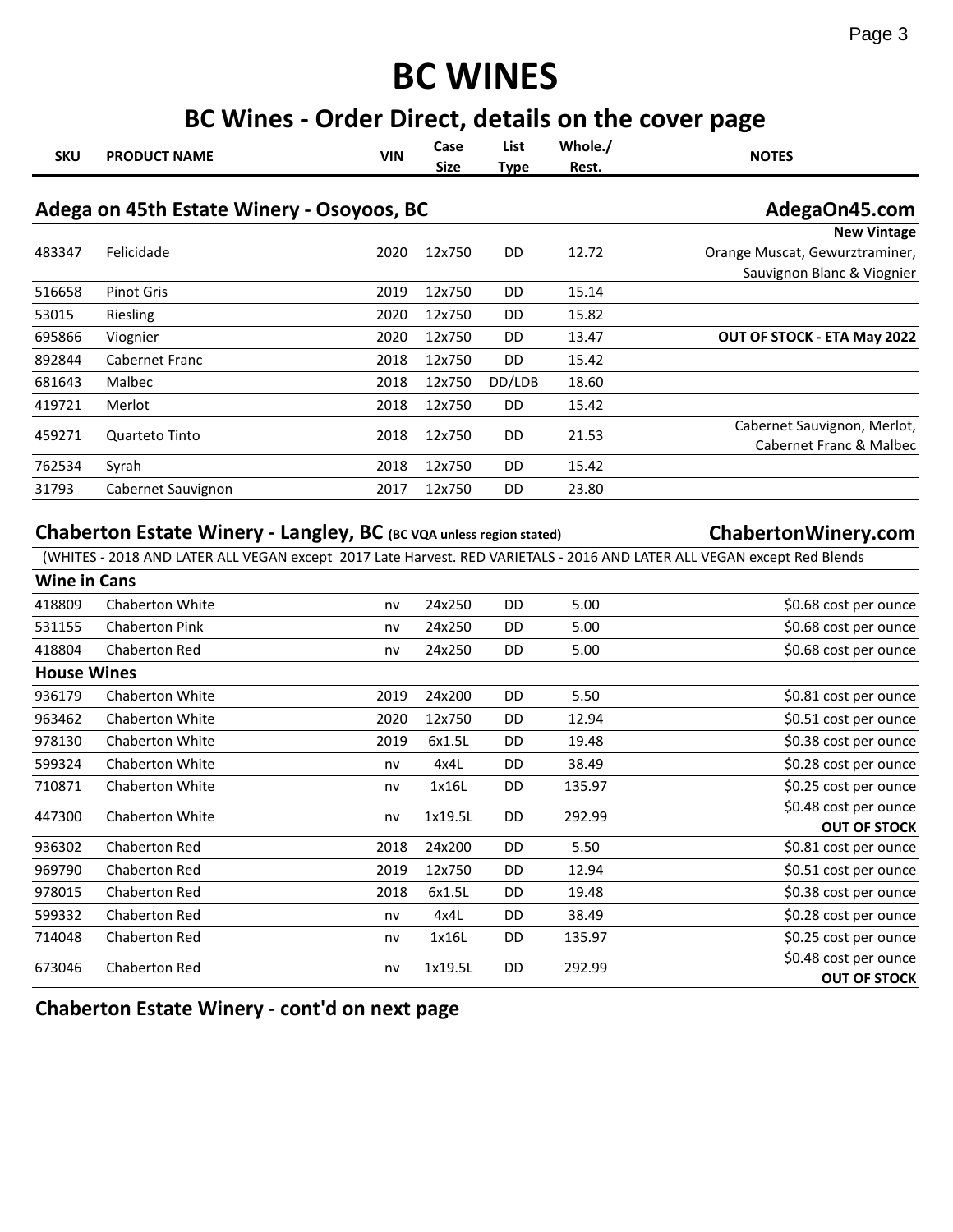| г<br>ı<br>- |  |
|-------------|--|
|-------------|--|

|                     | BC Wines - Order Direct, details on the cover page                                                                      |            |                     |                     |                  |                                                     |  |  |  |  |
|---------------------|-------------------------------------------------------------------------------------------------------------------------|------------|---------------------|---------------------|------------------|-----------------------------------------------------|--|--|--|--|
| <b>SKU</b>          | <b>PRODUCT NAME</b>                                                                                                     | <b>VIN</b> | Case<br><b>Size</b> | List<br><b>Type</b> | Whole./<br>Rest. | <b>NOTES</b>                                        |  |  |  |  |
|                     | Chaberton Estate Winery - Langley, BC (BC VQA unless region stated)                                                     |            |                     |                     |                  | ChabertonWinery.com                                 |  |  |  |  |
|                     | (WHITES - 2018 AND LATER ALL VEGAN except 2017 Late Harvest. RED VARIETALS - 2016 AND LATER ALL VEGAN except Red Blends |            |                     |                     |                  |                                                     |  |  |  |  |
| <b>Valley Wines</b> |                                                                                                                         |            |                     |                     |                  |                                                     |  |  |  |  |
| 61390               | Valley Chardonnay                                                                                                       | 2018       | 12x750              | DD                  | 15.25            | Unoaked                                             |  |  |  |  |
| 590208              | Valley Pink - Okanagan                                                                                                  | 2020       | 12x750              | DD                  | 15.99            | Zweigelt, Gewuztraminer & Pinotage                  |  |  |  |  |
| 343806              | Valley Cab - Okanagan                                                                                                   | 2019       | 12x750              | DD                  | 16.95            | Cabernet Franc, Cabernet Sauvginon &<br>Merlot      |  |  |  |  |
|                     | <b>Chaberton Estate Grown Wines</b>                                                                                     |            |                     |                     |                  |                                                     |  |  |  |  |
| 953224              | Bacchus - Fraser Valley                                                                                                 | 2020       | 12x750              | LDB/DD              | 15.25            | OUT OF STOCK - ETA Late Feb 2022                    |  |  |  |  |
| 34468               | Madeleine Sylvaner                                                                                                      | 2020       | 12x750              | DD                  | 15.25            | OUT OF STOCK - ETA Late Feb 2022                    |  |  |  |  |
| 500926              | Siegerrebe                                                                                                              | 2020       | 12x750              | DD                  | 15.25            | <b>OUT OF STOCK - ETA Late Feb 2022</b>             |  |  |  |  |
| 34473               | <b>Gamay Noir</b>                                                                                                       | 2020       | 12x750              | DD                  | 18.25            | <b>OUT OF STOCK</b>                                 |  |  |  |  |
|                     | <b>Chaberton Varietal Wines</b>                                                                                         |            |                     |                     |                  |                                                     |  |  |  |  |
| 940742              | <b>Barrel Aged Chardonnay</b>                                                                                           | 2018       | 12x750              | DD                  | 18.75            |                                                     |  |  |  |  |
| 714261              | Gewurztraminer                                                                                                          | 2019       | 12x750              | DD                  | 15.25            | <b>GOLD - ACWC 2021</b>                             |  |  |  |  |
| 627638              | <b>Pinot Gris</b>                                                                                                       | 2020       | 12x750              | DD                  | 15.25            | OUT OF STOCK - ETA Late Feb 2022                    |  |  |  |  |
| 555193              | Sauvignon Blanc - Okanagan                                                                                              | 2020       | 12x750              | DD                  | 15.25            |                                                     |  |  |  |  |
| 34476               | Cabernet Sauvignon - Okanagan                                                                                           | 2017       | 12x750              | DD                  | 22.75            | <b>GOLD - ACWC 2021</b>                             |  |  |  |  |
| 34502               | Merlot                                                                                                                  | 2017       | 12x750              | DD                  | 22.75            | <b>New Vintage</b>                                  |  |  |  |  |
| 610303              | Meritage                                                                                                                | 2016       | 12X750              | DD                  | 23.55            |                                                     |  |  |  |  |
| 31322               | Pinot Noir                                                                                                              | 2019       | 12X750              | DD                  | 19.75            | <b>New Vintage</b><br>Single Vineyard               |  |  |  |  |
| 34479               | Syrah                                                                                                                   | 2017       | 12x750              | DD                  | 25.25            | <b>GOLD - ACWC 2021</b>                             |  |  |  |  |
| <b>Dessert Wine</b> |                                                                                                                         |            |                     |                     |                  |                                                     |  |  |  |  |
| 116004              | Siegerrebe Dessert Wine                                                                                                 | 2017       | 12x375              | DD                  | 25.19            |                                                     |  |  |  |  |
| 33840               | Tribute - Fortified Red                                                                                                 | 2017       | 12x375              | DD                  | 22.63            | Allocated                                           |  |  |  |  |
|                     | <b>Small Lot Wines</b>                                                                                                  |            |                     |                     |                  |                                                     |  |  |  |  |
| 268532              | AC 70                                                                                                                   | 2013       | 12x750              | DD                  | 42.50            |                                                     |  |  |  |  |
| 400887              | AC 65                                                                                                                   | 2013       | 12x750              | DD                  | 42.50            |                                                     |  |  |  |  |
| 834481              | AC 50                                                                                                                   | 2015       | 12x750              | DD                  | 42.50            |                                                     |  |  |  |  |
| 186724              | Reserve Cabernet Franc - Okanagan                                                                                       | 2018       | 12x750              | DD                  | 32.99            | GOLD - BC Lieutenant Governor's Wine<br>Awards 2021 |  |  |  |  |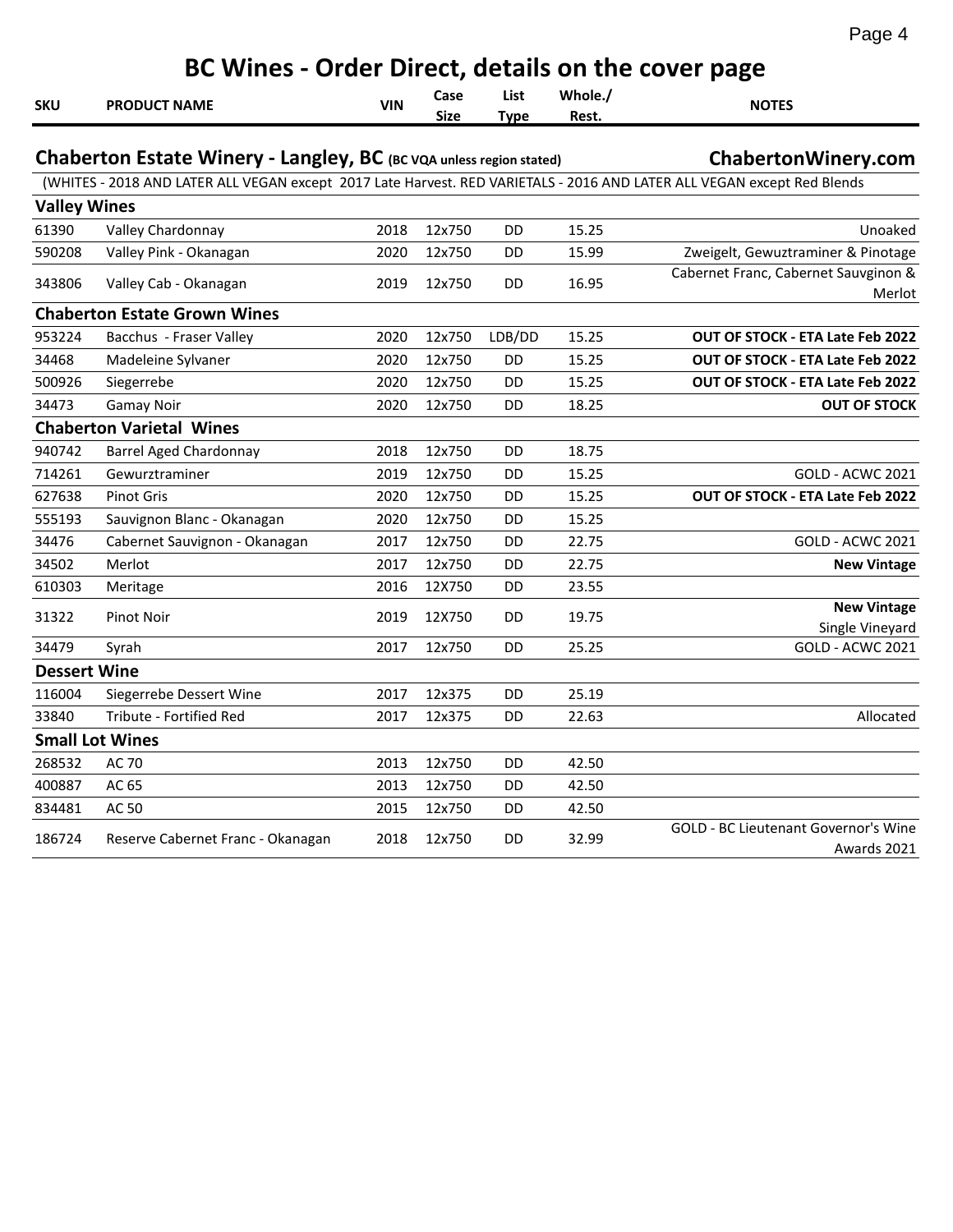#### **SKU PRODUCT NAME VIN Case Size List Type Whole./ Rest. NOTES Fort Berens Estate Winery - Lillooet, BC** (All wines are VEGAN) **FortBerens.ca** 558171 Chardonnay 2020 12x750 DD/LDB 15.99 560607 Dry Riesling - *Lillooet VQA* 2020 12x750 DD 16.98 91 pts - John Schreiner 219030 Pinot Gris 2020 12x750 DD 15.50 Top 10 BC Pinot Gris – Anthony Gismondi 91 pts - John Schreiner 641357 Riesling 2020 12x750 DD/LDB 15.99 91 pts - John Schreiner 142542 Gruner Veltiner 2020 12x750 DD 19.99 90 pts - John Schreiner 90 pts - Rick Van Sickle 513473 Rosé - *Lillooet VQA* 2020 12x750 DD 16.50 92 pts - John Schreiner 90 pts - Michael Lowe Pinot Noir, Cab Franc & Merlot 36301 Cabernet Franc 2019 12x750 DD 22.99 **New Vintage** 78113 Meritage 2018 12x750 DD 22.01 91 pts - John Schreiner 154088 Pinot Noir 2019 12x750 DD 23.99 90 pts - WineAlign National Wine Awards 2021 236834 Reserve Riesling *- Lillooet VQA* 2018 12x750 DD 23.99 92 pts Wine Align 91 pts John Schreiner 541011 White Gold *- Lillooet VQA* 2019 12x750 DD 24.98 **New Vintage** 137604 Reserve Cabernet Franc 2018 12x750 DD 29.99 **OUT OF STOCK - ETA Nov 2022** 93 pts - John Schreiner 92 pts Winescores.ca 137588 Reserve Meritage 2018 12x750 DD 29.99 **OUT OF STOCK - ETA Nov 2022** 94 pts - John Schreiner 91 pts Winescores.ca 130846 Reserve Pinot Noir *- Lillooet VQA* 2018 12x750 DD 29.99 **OUT OF STOCK - ETA Nov 2022 Limited Stock** 770669 Camels White 2020 12x750 DD 13.02 **ALLOCATED** Chardonnay, Riesling, Pinot Gris & Muscat 693150 Camels Red NV 12x750 DD 13.49 **ALLOCATED** Pinot Noir, Merlot, Cabernet Franc & Cabernet Sauvignon **Camels Series BC Wines - Order Direct, details on the cover page**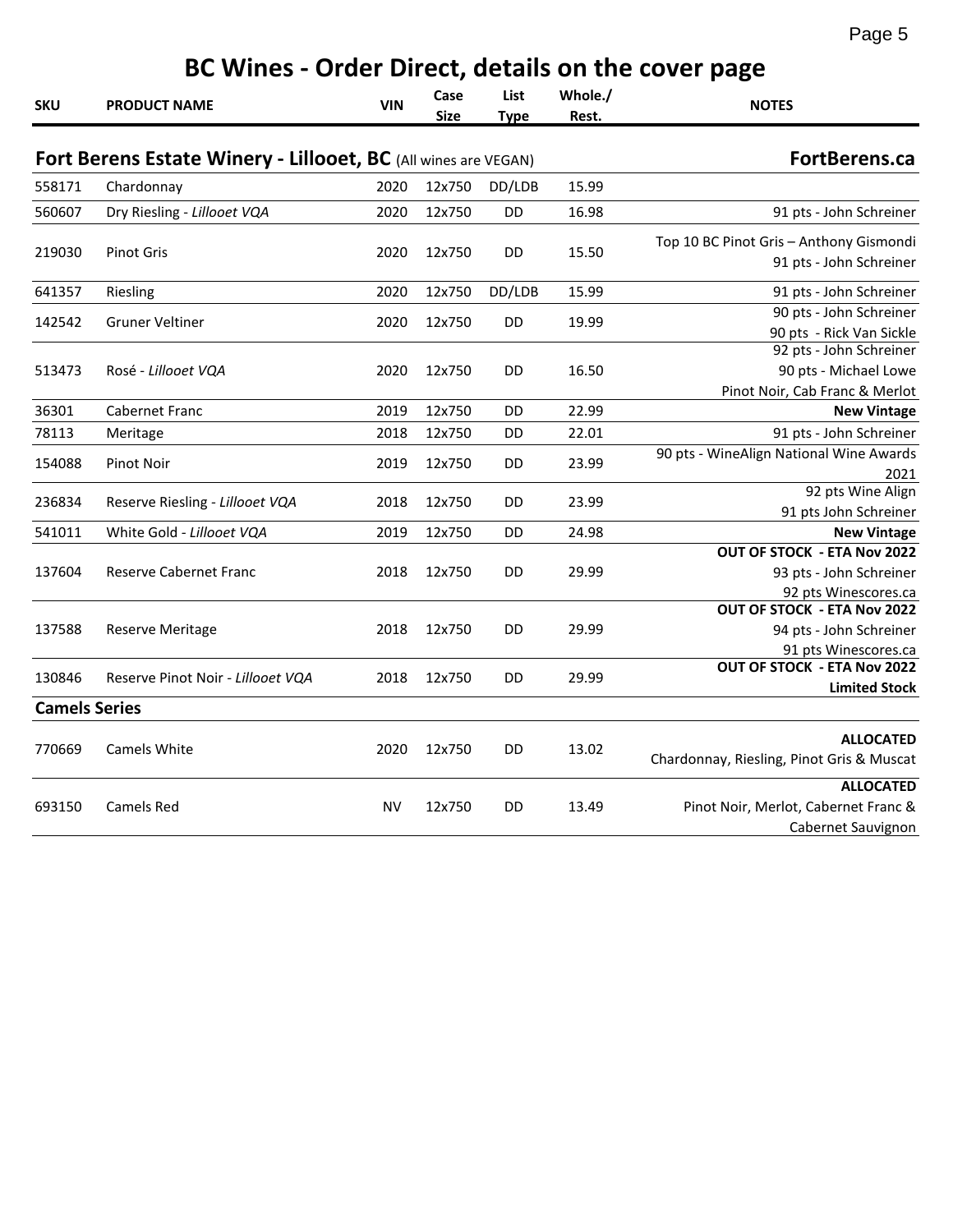| C<br>Ξ |  |
|--------|--|
|        |  |

|            | BC Wines - Order Direct, details on the cover page                                                              |            |                     |                     |                  |                                                                                 |  |  |  |  |
|------------|-----------------------------------------------------------------------------------------------------------------|------------|---------------------|---------------------|------------------|---------------------------------------------------------------------------------|--|--|--|--|
| <b>SKU</b> | <b>PRODUCT NAME</b>                                                                                             | <b>VIN</b> | Case<br><b>Size</b> | List<br><b>Type</b> | Whole./<br>Rest. | <b>NOTES</b>                                                                    |  |  |  |  |
|            | Harper's Trail Estate Winery - Kamloops, BC (All wines are VEGAN)<br>Vineyards transitioning to organic by 2023 |            |                     |                     |                  | HarpersTrail.com                                                                |  |  |  |  |
| 684860     | Chardonnay<br>Thompson Valley VQA                                                                               | 2019       | 12x750              | DD                  | 15.99            |                                                                                 |  |  |  |  |
| 326280     | Field Blend White                                                                                               | 2019       | 12x750              | DD                  | 14.99            | 90 pts - John Schreiner<br>Pinot Gris, Chardonnay, Riesling &<br>Gewurztraminer |  |  |  |  |
| 33811      | <b>Pinot Gris</b><br>Thompson Valley VQA                                                                        | 2019       | 12x750              | DD.                 | 16.50            | OUT OF STOCK - ETA Apr 2022                                                     |  |  |  |  |
| 95273      | <b>Pioneer Block Riesling</b><br>Thompson Valley VQA                                                            | 2020       | 12x750              | DD                  | 17.29            | <b>New Vintage</b><br>90 pts - Wine Align                                       |  |  |  |  |
| 585489     | <b>Silver Mane Block Riesling</b><br>Thompson Valley                                                            | 2020       | 12x750              | DD                  | 17.29            | <b>New Vintage</b>                                                              |  |  |  |  |
| 562652     | Rosé                                                                                                            | 2019       | 12x750              | DD                  | 16.67            | OUT OF STOCK - ETA Apr 2022                                                     |  |  |  |  |
| 645010     | Cabernet Franc<br>Thompson Valley VQA                                                                           | 2020       | 12x750              | DD                  | 24.90            | <b>New Vintage</b>                                                              |  |  |  |  |
| 52217      | Field Blend Red<br>Thompson Valley VQA                                                                          | 2020       | 12x750              | DD                  | 17.52            | <b>New Vintage</b><br>Pinot Noir, Cabernet Franc & Chardonnay                   |  |  |  |  |
| 271692     | <b>Pinot Noir</b><br>Thompson Valley VQA                                                                        | 2019       | 12x750              | DD                  | 22.01            |                                                                                 |  |  |  |  |
|            | <b>One Faith Vineyards - Oliver, BC</b>                                                                         |            |                     |                     |                  | OneFaithVineyards.com                                                           |  |  |  |  |
| 252823     | Reserve Sauvignon Blanc by One Faith<br>Vineyards                                                               | 2018       | 12x750              | DD                  | 16.50            | OUT OF STOCK - ETA Apr 2022                                                     |  |  |  |  |
| 252390     | One Faith Vineyards Blanc                                                                                       | 2018       | 12x750              | DD                  | 17.50            | OUT OF STOCK - ETA Apr 2022                                                     |  |  |  |  |
| 20824      | Rosé by One Faith Vineyards                                                                                     | 2018       | 12x750              | DD                  | 16.50            | OUT OF STOCK - ETA Apr 2022                                                     |  |  |  |  |
| 405074     | One Faith Fizz Chardonnay                                                                                       | 2020       | 12x750              | DD                  | 18.00            |                                                                                 |  |  |  |  |
| 226253     | Certitude by One Faith                                                                                          | 2018       | 12x750              | DD                  | 25.34            | 91 pts - Wine Align                                                             |  |  |  |  |
| 121515     | One Faith Grand Vin                                                                                             | 2013       | 12x750              | DD                  | 110.03           | 95 pts - John Schreiner                                                         |  |  |  |  |
| 3219       | One Faith Grand Vin<br>3 bottle wooden case                                                                     | 2013       | 3x750               | DD                  | 365.17           | 95 pts - John Schreiner                                                         |  |  |  |  |
| 644831     | One Faith Grand Vin - 1.5L                                                                                      | 2013       | 1x1.5L              | DD                  | 238.10           | 95 pts - John Schreiner                                                         |  |  |  |  |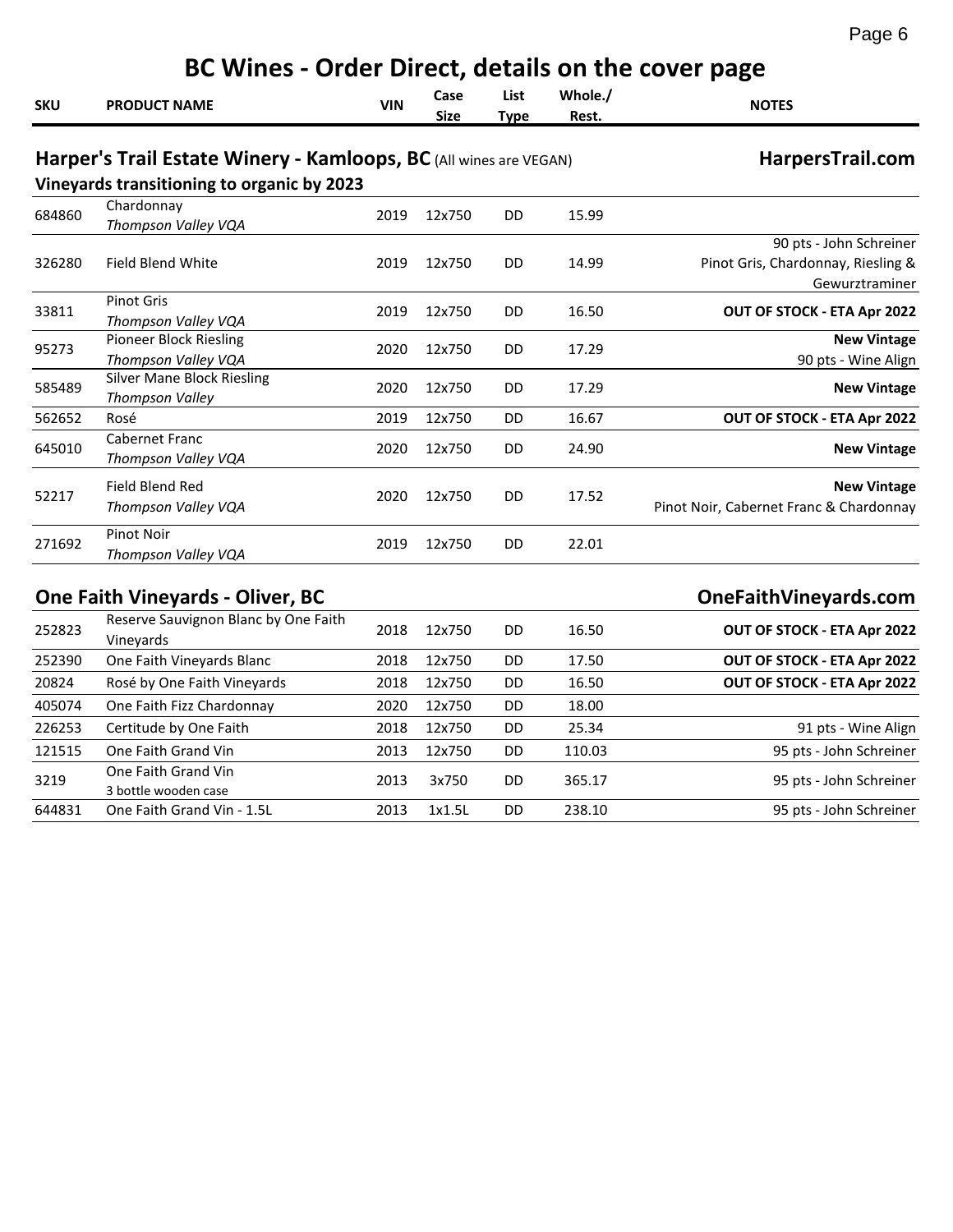|--|

|            | BC Wines - Order Direct, details on the cover page |            |                     |                     |                  |                                                                                                                   |  |  |  |  |
|------------|----------------------------------------------------|------------|---------------------|---------------------|------------------|-------------------------------------------------------------------------------------------------------------------|--|--|--|--|
| <b>SKU</b> | <b>PRODUCT NAME</b>                                | <b>VIN</b> | Case<br><b>Size</b> | List<br><b>Type</b> | Whole./<br>Rest. | <b>NOTES</b>                                                                                                      |  |  |  |  |
|            | The View Winery & Vineyard - Kelowna, BC           |            |                     |                     |                  | TheViewWinery.com                                                                                                 |  |  |  |  |
|            | <b>Silver Lining Wines</b>                         |            |                     |                     |                  |                                                                                                                   |  |  |  |  |
| 796417     | Silver Lining White                                | 2019       | 12x750              | DD                  | 12.53            | Gewurztraminer, Ehrenfelser, Riesling, Pinot<br>Gris                                                              |  |  |  |  |
| 53405      | Silver Lining Rosé                                 | 2020       | 12x750              | DD                  | 12.53            | OUT OF STOCK - ETA Early 2022                                                                                     |  |  |  |  |
| 996751     | Silver Lining Red                                  | 2019       | 12x750              | DD                  | 13.04            | Pinot Noir & Pinotage                                                                                             |  |  |  |  |
|            | <b>Varietal Wines</b>                              |            |                     |                     |                  |                                                                                                                   |  |  |  |  |
| 28558      | Gewurztraminer                                     | 2019       | 12x750              | <b>DD</b>           | 14.27            | <b>VEGAN</b>                                                                                                      |  |  |  |  |
| 846964     | Riesling                                           | 2019       | 12x750              | DD                  | 14.99            | <b>VEGAN</b>                                                                                                      |  |  |  |  |
| 28577      | <b>Pinot Gris</b>                                  | 2019       | 12x750              | <b>DD</b>           | 14.99            |                                                                                                                   |  |  |  |  |
| 28574      | Pink Rhino Rosé                                    | 2020       | 12x750              | DD                  | 17.00            | <b>OUT OF STOCK - ETA Mar 2022</b>                                                                                |  |  |  |  |
| 207673     | <b>Pinot Noir</b>                                  | 2019       | 12x750              | DD                  | 20.48            | <b>New Vintage</b>                                                                                                |  |  |  |  |
| 270462     | Pinotage Reserve                                   | 2019       | 12x750              | DD                  | 22.96            | <b>New Vintage</b>                                                                                                |  |  |  |  |
|            | Sparkling Wine - 750 mL                            |            |                     |                     |                  |                                                                                                                   |  |  |  |  |
| 138313     | <b>Distraction Frizzante</b>                       | 2019       | 12x750              | <b>DD</b>           | 18.51            |                                                                                                                   |  |  |  |  |
| 35475      | Pearls - Traditional Brut                          | 2018       | 12x750              | DD/LDB              | 22.01            | <b>VEGAN</b>                                                                                                      |  |  |  |  |
|            | Bling - Single Serve Sparkling Wines - 355 mL      |            |                     |                     |                  |                                                                                                                   |  |  |  |  |
| 376616     | Pink Bling - 6x355mL                               | nv         | 6x355x4             | DD                  | 13.95            | 3 bottles of sparkling wine for 6 pack price<br>single item price - w\$2.33                                       |  |  |  |  |
| 302141     | White Bling - 6x355mL                              | nv         | 6x355x4             | DD                  | 13.95            | 3 bottles of sparkling wine for 6 pack price<br>single item price - w\$2.33<br><b>OUT OF STOCK - ETA Mar 2022</b> |  |  |  |  |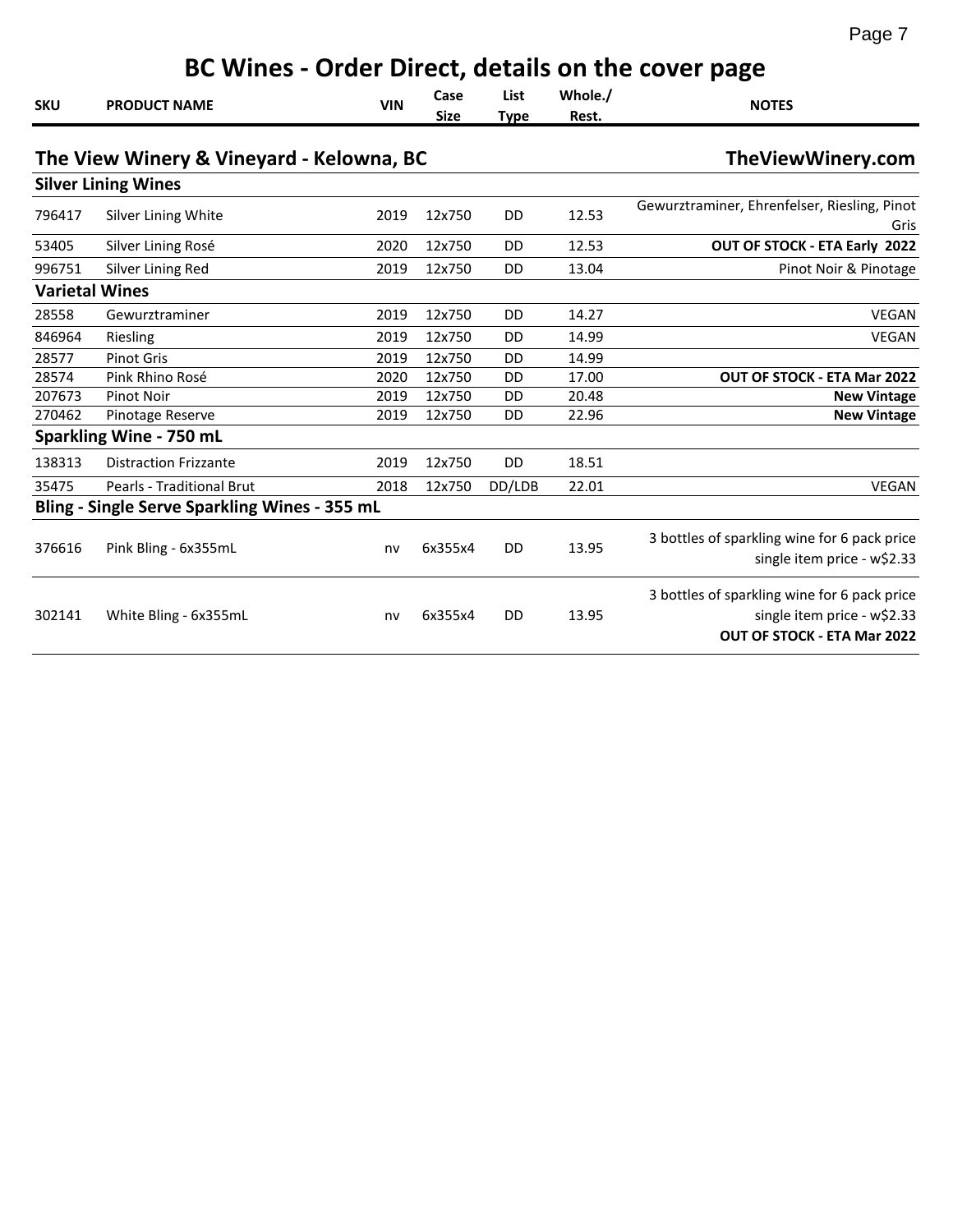# **PACKAGED IN BC**

| <b>Wine in Can</b> |                                     |            |                     |                     |                  |                                       |  |  |
|--------------------|-------------------------------------|------------|---------------------|---------------------|------------------|---------------------------------------|--|--|
| <b>SKU</b>         | <b>PRODUCT NAME</b>                 | <b>VIN</b> | Case<br><b>Size</b> | List<br><b>Type</b> | Whole./<br>Rest. | <b>NOTES</b>                          |  |  |
|                    | <b>Emotive Beverages - Chile</b>    |            |                     |                     |                  | EmotiveBeverages.com                  |  |  |
| 194732             | Chill Out White Wine - 4x250mL      | NV         | (4x250)x<br>6       | <b>SPEC</b>         | 12.00            | <b>Order with BCLDB</b>               |  |  |
| 194735             | After Glow Sparkling Rosé - 4x250mL | <b>NV</b>  | (4x250)x<br>6       | <b>SPEC</b>         | 12.00            | <b>Order with BCLDB</b>               |  |  |
| 194729             | Low Key Red Wine - 4x250mL          | NV         | (4x250)x<br>6       | DD                  | 12.00            | Order Direct - order@thedrinkslist.ca |  |  |

# **NON-ALCOHOLIC WINES**

## **Order Direct - order@thedrinkslist.ca**

| <b>SKU</b> | <b>PRODUCT NAME</b>                  | <b>VIN</b> | Case<br>Size | List<br>Type | Whole./<br>Rest. | <b>NOTES</b>  |
|------------|--------------------------------------|------------|--------------|--------------|------------------|---------------|
|            | <b>Barrels &amp; Drums - Germany</b> |            |              |              |                  | EnjoyWines.se |
| W15322     | Barrels & Drums Chardonnay           | NV         | 6x750        | DD           | 7.30             |               |

| <b>VVIJJZZ</b> | <b>Barrels &amp; Diurils Chargonital</b> | IV V | <b>UA/JU</b> | טע | טכ.י |                 |
|----------------|------------------------------------------|------|--------------|----|------|-----------------|
| W15321         | Barrels & Drums Merlot                   | N٧   | 6x750        | DD | 7.30 | <b>SOLD OUT</b> |
| W15323         | Barrels & Drums                          | N٧   | 6x750        | DD | 7.99 | <b>SOLD OUT</b> |
|                | Sparkling Chardonnay                     |      |              |    |      |                 |

**\*\*2 case minimum order required for Barrels & Drums wines\*\***

# **NOVA SCOTIA WINES**

## **Please order from LDB**

| <b>SKU</b> | <b>PRODUCT NAME</b>                                                    | VIN                   | Case<br><b>Size</b> | List<br>Type | Whole./<br>Rest. | <b>NOTES</b>                |
|------------|------------------------------------------------------------------------|-----------------------|---------------------|--------------|------------------|-----------------------------|
|            | L'Acadie Vineyards - Gaspereau Valley, Nova Scotia (All wines ORGANIC) | Lacadie Vine yards.ca |                     |              |                  |                             |
|            | Prestige Brut Estate Zero Dosage -<br>Organic                          | 2013                  | 6x750               | <b>SPEC</b>  | 43.31            | 92 pts - Decanter           |
| 16533      |                                                                        |                       |                     |              |                  | 93 pts - Winescores.ca      |
|            |                                                                        |                       |                     |              |                  | 92 pts - gismondionwine.com |
|            |                                                                        |                       | 6x750               | <b>SPEC</b>  | 28.88            | 92 pts - Winescores.ca      |
| 16541      | Vintage Cuvée - Organic                                                | 2016                  |                     |              |                  | 90 pts - gismondionwine.com |
| 16546      | Vintage Cuvée Rosé - Organic                                           | 2016                  | 6x750               | <b>SPEC</b>  | 28.88            | 92 pts - Winescores.ca      |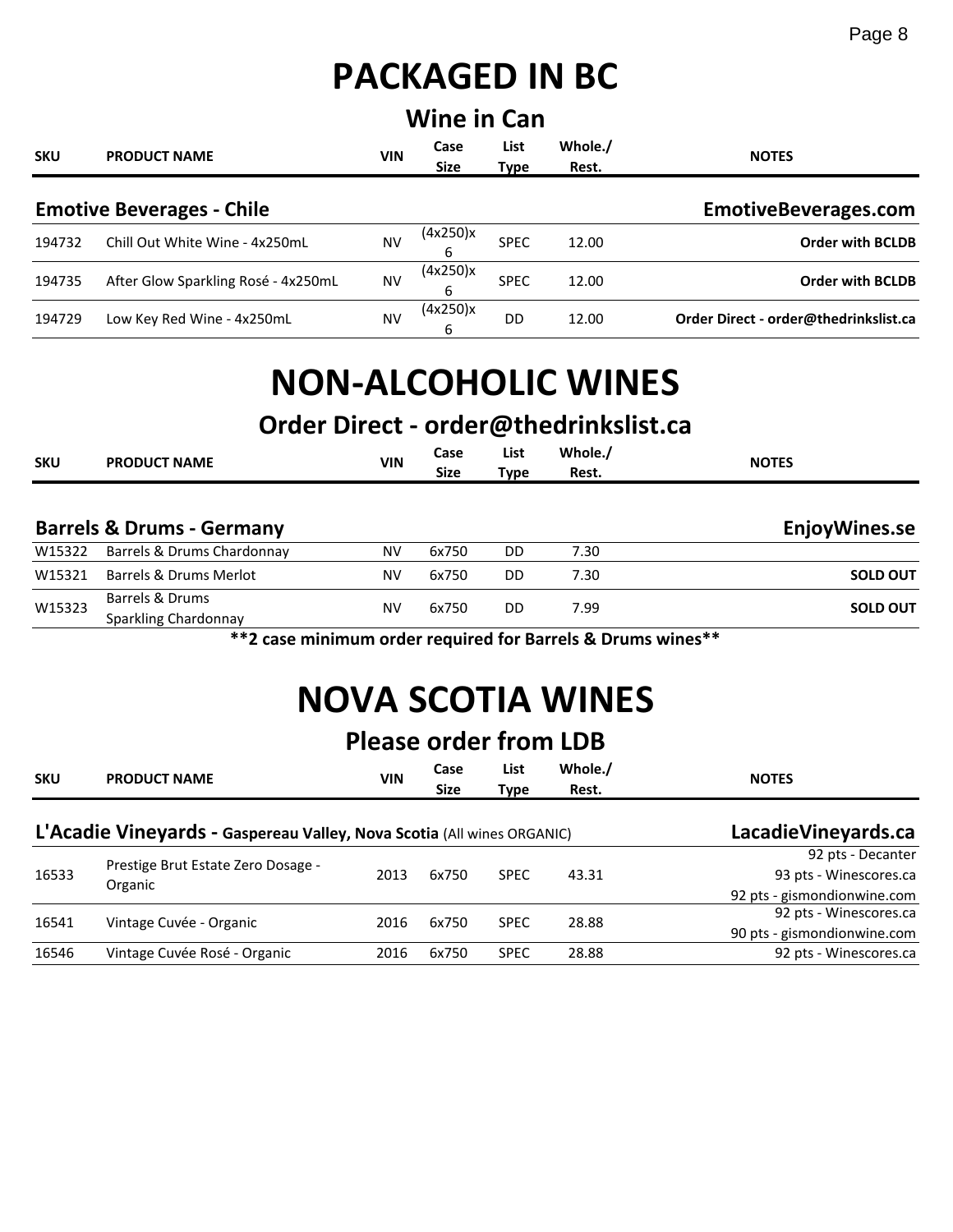# **IMPORT WINES**

#### **Import Wines - Please order from LDB**

| <b>SKU</b> | <b>PRODUCT NAME</b> | <b>VIN</b> | Case        | List        | Whole., | <b>NOTES</b> |
|------------|---------------------|------------|-------------|-------------|---------|--------------|
|            |                     |            | <b>Size</b> | <b>Tvpe</b> | Rest.   |              |
|            |                     |            |             |             |         |              |

#### **ARGENTINA**

#### **Andean Vineyards - Mendoza, Argentina**

| 874834 | Condor Peak Sauvignon Blanc     | 2020 | 12x750 | <b>SPEC</b> | 9.30  |                             |
|--------|---------------------------------|------|--------|-------------|-------|-----------------------------|
| 47079  | Condor Peak Rosé                | 2020 | 12x750 | <b>SPEC</b> | 9.30  | Cabernet Sauvignon & Merlot |
|        | \$2 off Feb-Apr - \$7.29        |      |        |             |       |                             |
| 646364 | <b>Condor Peak Malbec</b>       | 2020 | 12x750 | Stocked     | 9.30  |                             |
|        |                                 |      |        | <b>SPEC</b> |       |                             |
|        | Condor Peak Syrah               | 2020 | 12x750 | <b>SPEC</b> | 9.30  |                             |
| 38492  | \$2 off Feb-Apr - \$7.29        |      |        |             |       |                             |
|        | <b>Condor Peak Reserve</b>      | 2019 | 12x750 |             | 10.41 |                             |
| 506113 | Cabernet Sauvignon              |      |        | <b>SPEC</b> |       |                             |
| 65686  | Aires Andinos Malbec            | 2019 | 12x750 | <b>SPEC</b> | 9.98  |                             |
| 3242   | Andean Vineyards Reserve Malbec | 2019 | 12x750 | <b>SPEC</b> | 15.02 |                             |
|        |                                 |      |        |             |       |                             |

#### **Corbeau Wines - Mendoza, Argentina**

| 108983 | Malbec<br>Mai<br>-Birc<br>. Dark | 2018 | $-2$ | SPEC | $\sim$ $\sim$<br>----- | <b>NEW</b> |
|--------|----------------------------------|------|------|------|------------------------|------------|
|        |                                  |      |      |      |                        |            |

#### **AUSTRALIA**

#### **Hollick - Coonawarra, Australia Hollick.com**

|        |                             |      |        |             |       | .                                  |
|--------|-----------------------------|------|--------|-------------|-------|------------------------------------|
| 453019 | The Bard Cabernet Sauvignon | 2019 | 12x750 | <b>SPEC</b> | 17.92 | 90 pts - International Wine Report |
| 85679  | <b>Hollick Old Vines</b>    | 2019 | 6x750  | <b>SPEC</b> | 26.97 | 91 pts - International Wine Report |
|        | Cabernet Sauvignon          |      |        |             |       | 91 pts - Wine Enthusiast           |
| 527507 | Hollick Wrattonbully Shiraz | 2019 | 12x750 | <b>SPEC</b> | 21.97 | 91 pts - International Wine Report |

#### **CHILE**

#### **Emotive Beverages - Tall, Slim 250mL Cans EmotiveBeverages.com**

| 194732 | Chill Out White Wine - 4x250mL      | N٧ | (4x250)x | SPEC        | 12.00 | <b>Order with BCLDB</b>               |
|--------|-------------------------------------|----|----------|-------------|-------|---------------------------------------|
| 194735 | After Glow Sparkling Rosé - 4x250mL | NV | (4x250)x | <b>SPEC</b> | 12.00 | <b>Order with BCLDB</b>               |
| 194729 | Low Key Red Wine - 4x250mL          | NV | (4x250)x | DD          | 12.00 | Order Direct - order@thedrinkslist.ca |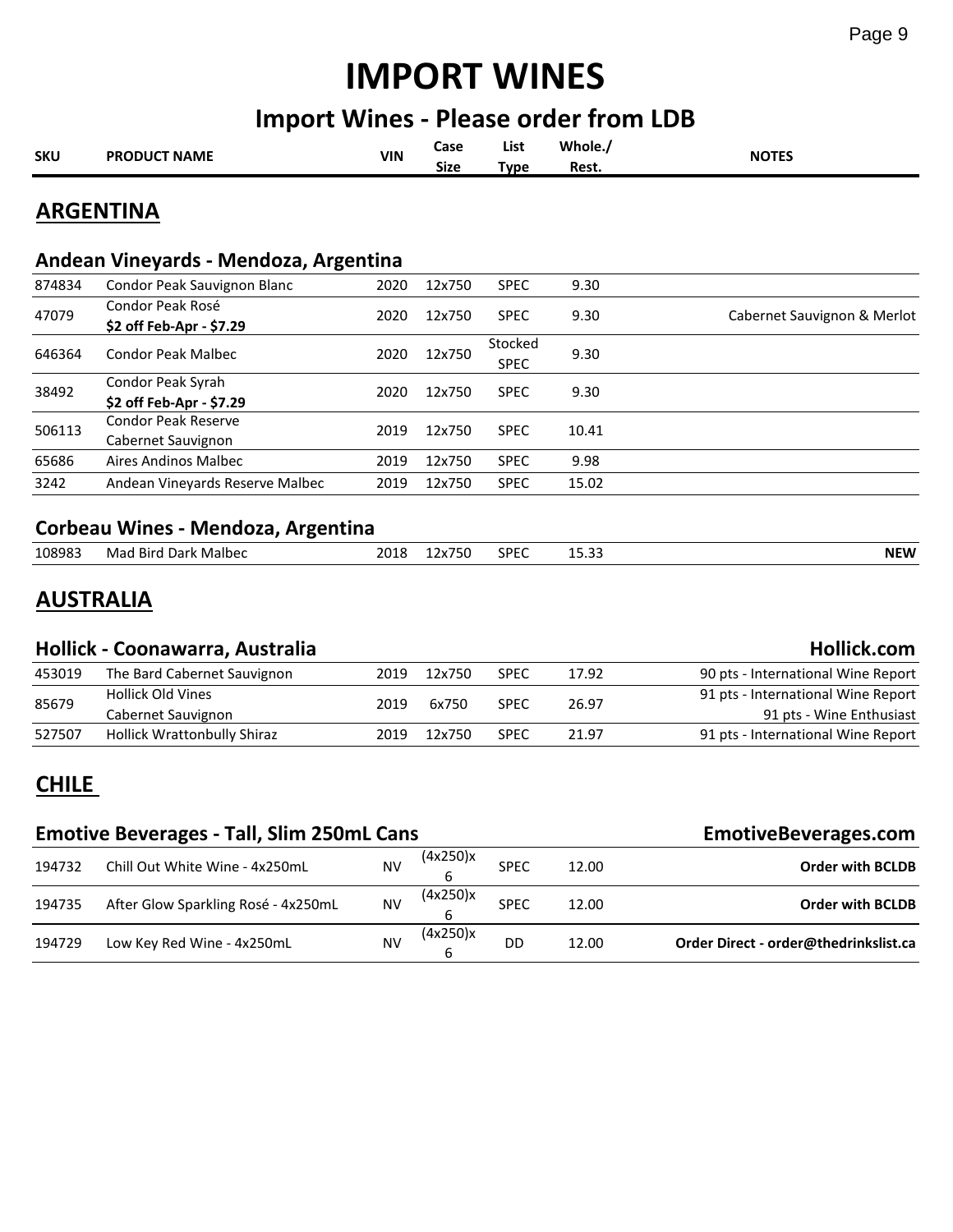| <b>Import Wines - Please order from LDB</b> |                                         |     |              |                     |                  |                                |  |  |
|---------------------------------------------|-----------------------------------------|-----|--------------|---------------------|------------------|--------------------------------|--|--|
| SKU                                         | <b>PRODUCT NAME</b>                     | VIN | Case<br>Size | List<br><b>Type</b> | Whole./<br>Rest. | <b>NOTES</b>                   |  |  |
|                                             | <b>CHILE - continued</b>                |     |              |                     |                  |                                |  |  |
|                                             | Valle Secreto - Cachapoal Valley, Chile |     |              |                     |                  | <b>ValleSecreto.cl</b>         |  |  |
|                                             |                                         |     |              |                     |                  | Boduced to Closs, west \$10.01 |  |  |

|        |                            |      |        |             |       | Reduced to Clear - was \$18.01 |
|--------|----------------------------|------|--------|-------------|-------|--------------------------------|
| 155039 | Key Malbec                 | 2016 | 12x750 | <b>SPEC</b> | 12.96 | 100% Chilean Malbec            |
|        |                            |      |        |             |       | 90 pts - WineScores.ca         |
| 155034 |                            | 2016 | 12x750 | <b>SPEC</b> | 25.11 | 90 pts - James Suckling        |
|        | <b>First Edition Syrah</b> |      |        |             |       | 90 pts - Winescores.ca         |

#### **Punti Ferrer - Rapel Valley, Chile** (All wines are VEGAN) **PuntiFerrer.cl PuntiFerrer.cl**

| 137097 | Punti Ferrer Signature Malbec | 2016 | 12x750 | <b>SPEC</b> | 11.98 |                                            |
|--------|-------------------------------|------|--------|-------------|-------|--------------------------------------------|
| 97320  | Grill Master's Choice White   | nv   | 12x750 | <b>SPEC</b> | 12.49 | Pinot Grigio, Sauvignon Blanc & Chardonnay |
| 137100 | Grill Master's Choice Red     | nv   | 12x750 | <b>SPEC</b> | 12.49 | Cabernet Sauvignon, Syrah & Merlot         |

#### **FRANCE**

#### **Bordeaux Selections by The Drinks List - Bordeaux, France**

| 13180  | Chateau Briot - Entre-Deux-Mers                          | 2016 | 12x750 | <b>SPEC</b> | 17.99 | 90 pts & TOP 100 BEST BUY - Wine Enthusiast<br>Cabernet Sauvignon & Merlot                                 |
|--------|----------------------------------------------------------|------|--------|-------------|-------|------------------------------------------------------------------------------------------------------------|
| 81486  | Chateau Pascaud -<br><b>Bordeaux Superieur</b>           | 2019 | 12x750 | <b>SPEC</b> | 18.98 | <b>New Vintage</b><br>90 pts & TOP 100 BEST BUY - Wine Enthusiast<br>100% Merlot                           |
| 361472 | Chateau Pascaud -<br><b>Bordeaux Superieur</b>           | 2015 | 3x1.5L | <b>SPEC</b> | 41.98 | <b>OUT OF STOCK</b>                                                                                        |
| 142685 | Chateau Valentin - Blaye - Côtes de<br><b>Bordeaux</b>   | 2017 | 12x750 | <b>SPEC</b> | 18.44 | 60% Merlot, 30% Cab Franc &<br>10% Petit Verdot                                                            |
| 81717  | Chateau Fayau -<br>Cadillac, Cotes de Bordeaux           | 2017 | 12x750 | <b>SPEC</b> | 22.13 | 70% Cabernet Sauvignon & 30% Merlot                                                                        |
| 81466  | Chateau Moulin de Taffard - Cru<br>Bourgeois, Medoc      | 2019 | 12x750 | <b>SPEC</b> | 25.84 | <b>New Vintage</b><br>90 pt - James Suckling                                                               |
| 81483  | Chateau du Moulin Rouge -<br>Cru Bourgeois, Haut Medoc   | 2018 | 12x750 | <b>SPEC</b> | 34.78 | 91 pts - James Suckling                                                                                    |
| 61742  | L'Orme de Rauzan Gassies -<br><b>Haut Medoc</b>          | 2016 | 6x750  | <b>SPEC</b> | 36.95 | "Best in Show" - Decanter WWA<br>97pts - Decanter WWA<br>65% Merlot, 35% Cabernet Sauvignon                |
| 142682 | Chateau Lamoliere - Fronsac                              | 2016 | 6x750  | <b>SPEC</b> | 29.80 | 86% Merlot & 14% Cab Franc                                                                                 |
| 347904 | Les Annereaux Vin Biologique - Gironde                   | 2020 | 12x750 | <b>SPEC</b> | 24.99 | NEW - ETA Mid-Feb 2022<br>Certified Organic                                                                |
| 137726 | Chateau Brondelle - Graves                               | 2018 | 12x750 | <b>SPEC</b> | 26.88 | GOLD-Concours Général Agricole Paris 2020<br>50% Cabernet Sauvignon, 50% Merlot                            |
| 142676 | Chateau Gros Caillou -<br><b>Saint Emilion Grand Cru</b> | 2016 | 12x750 | <b>SPEC</b> | 41.20 | 92 pts - Wine Advocate<br>92 pts - James Suckling<br>65% Merlot, 25% Cab Franc &<br>10% Cabernet Sauvignon |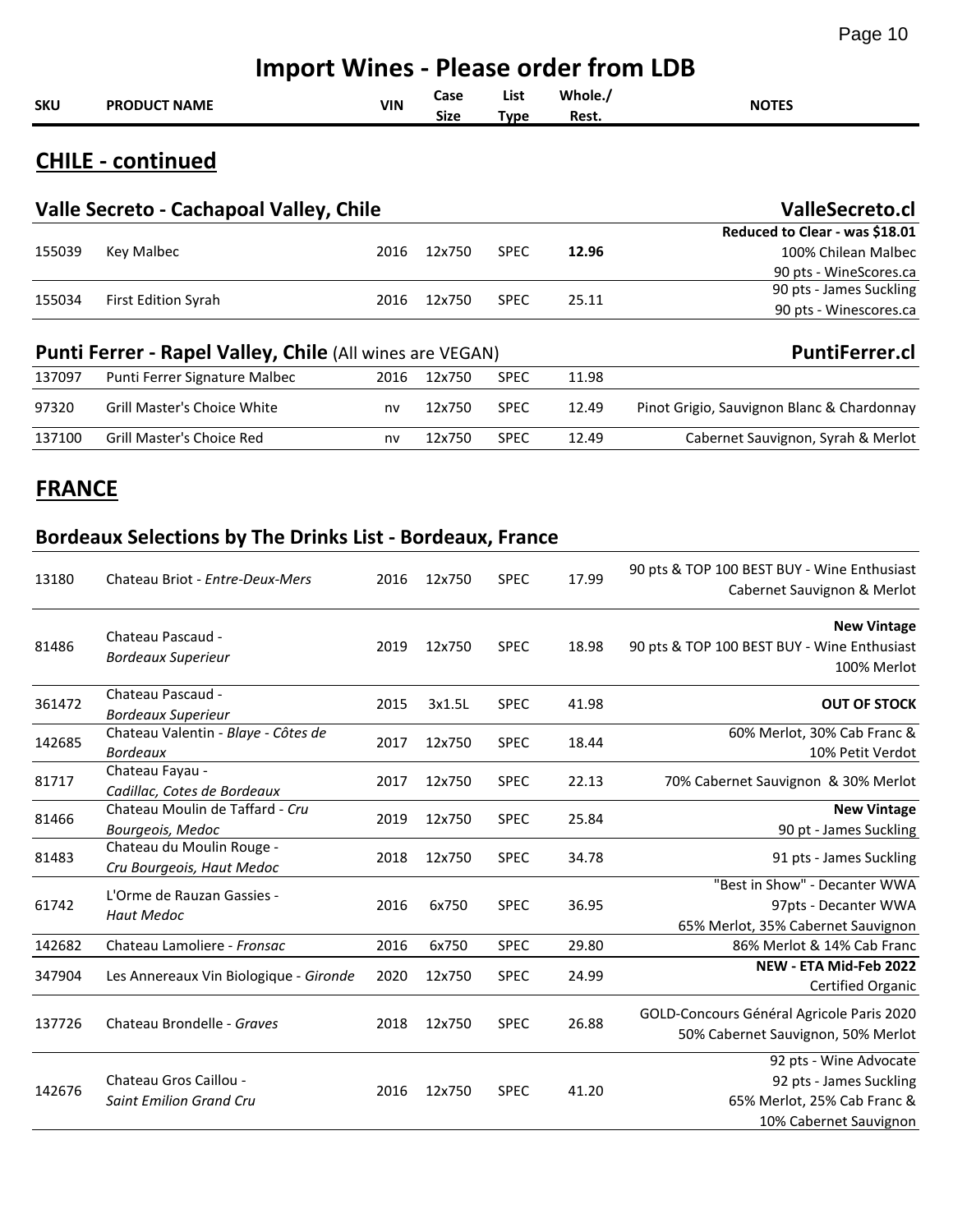|            | <b>Import Wines - Please order from LDB</b>           |            |                     |                     |                  |                                                                                     |  |  |  |  |
|------------|-------------------------------------------------------|------------|---------------------|---------------------|------------------|-------------------------------------------------------------------------------------|--|--|--|--|
| <b>SKU</b> | <b>PRODUCT NAME</b>                                   | <b>VIN</b> | Case<br><b>Size</b> | List<br><b>Type</b> | Whole./<br>Rest. | <b>NOTES</b>                                                                        |  |  |  |  |
|            | <b>FRANCE - continued</b>                             |            |                     |                     |                  |                                                                                     |  |  |  |  |
|            | Caves de Rauzan - Bordeaux, France                    |            |                     |                     |                  | CaveDeRauzan.com                                                                    |  |  |  |  |
| 62831      | Fleur Entre-Deux-Mers White                           | 2019       | 12x750              | <b>SPEC</b>         | 12.96            | 91 pts - Decanter                                                                   |  |  |  |  |
| 660126     | Augey White                                           | 2019       | 12x750              | <b>SPEC</b>         | 12.43            | 75% Sauvignon Blanc & 25% Semillon                                                  |  |  |  |  |
| 62808      | Augey Rosé<br>\$2 off Jan-Mar - \$10.39               | 2019       | 12x750              | <b>SPEC</b>         | 12.42            | 80% Cab Franc & 20% Merlot                                                          |  |  |  |  |
| 775437     | Augey Red                                             | 2019       | 12x750              | <b>SPEC</b>         | 12.43            | 70% Merlot & 25% Cabernet Sauvignon                                                 |  |  |  |  |
| 390562     | Chateau Haut Bascla                                   | 2018       | 12x750              | <b>SPEC</b>         | 12.49            | New<br>80% Merlot & 20% Cabernet Sauvignon                                          |  |  |  |  |
| 242214     | Chateau Haut - Mazieres Rouge                         | 2018       | 12x750              | <b>SPEC</b>         | 17.22            | 91 pts - Winescores.ca<br>65% Merlot, 20% Cabernet Sauvignon,<br>15% Cabernet Franc |  |  |  |  |
|            | Domaine des Deux Roches - Burgundy, France            |            |                     |                     |                  | CollovrayTerrier.com                                                                |  |  |  |  |
| 133909     | Deux Roches Macon-Villages Tradition                  | 2020       | 6x750               | <b>SPEC</b>         | 25.00            | <b>New Vintage</b>                                                                  |  |  |  |  |
| 133912     | Deux Roches Saint-Veran "Les Terres<br>Noires"        | 2018       | 6x750               | <b>SPEC</b>         | 32.77            | 90 pts - Wine Enthusiast                                                            |  |  |  |  |
| 133915     | Deux Roches Pouilly-Fuissé Vieilles<br>Vignes         | 2019       | 6x750               | <b>SPEC</b>         | 40.01            | <b>New Vintage</b>                                                                  |  |  |  |  |
|            | <b>Chateau Eugenie - Cahors, France</b>               |            |                     |                     |                  | ChateauEugenie.com                                                                  |  |  |  |  |
| 948174     | Chateau Eugenie Malbec /<br><b>Merlot Tradition</b>   | 2018       | 12x750              | <b>SPEC</b>         | 18.71            | <b>Oldest Vines in Cahors</b>                                                       |  |  |  |  |
|            | Altugnac - Haute Vallee de L'Aude, Languedoc, France  |            |                     |                     |                  | CollovrayTerrier.com                                                                |  |  |  |  |
| 74730      | Altugnac Aux Bons Hommes Limoux                       | 2016       | 12x750              | <b>SPEC</b>         | 22.08            | <b>NEW</b><br>70% Merlot, 30% Cab Franc & 10% Syrah                                 |  |  |  |  |
| 133921     | La Closerie des Lys Chardonnay                        | 2018       | 12x750              | <b>SPEC</b>         | 15.95            |                                                                                     |  |  |  |  |
| 170041     | La Closerie des Lys Rosé<br>\$2 off Jan-Mar - \$12.04 | 2020       | 12x750              | <b>SPEC</b>         | 14.04            | <b>New Vintage</b>                                                                  |  |  |  |  |
| 133924     | La Closerie des Lys Pinot Noir                        | 2019       | 12x750              | <b>SPEC</b>         | 17.97            | <b>New Vintage</b>                                                                  |  |  |  |  |
|            | Sea Change - Languedoc-Roussillon IGP, France         |            |                     |                     |                  | SeaChangeWine.com                                                                   |  |  |  |  |
| 132338     | Sea Change Sauvignon Blanc                            | 2018       | 12x750              | <b>SPEC</b>         | 14.97            | <b>Environmentally Conscious wine</b>                                               |  |  |  |  |
| 132343     | Sea Change Rosé                                       | 2019       | 12x750              | <b>SPEC</b>         | 14.97            | <b>Supporting Ocean Wise</b>                                                        |  |  |  |  |

132346 Sea Change Merlot 2019 12x750 SPEC 14.97 Helping Clean up our Oceans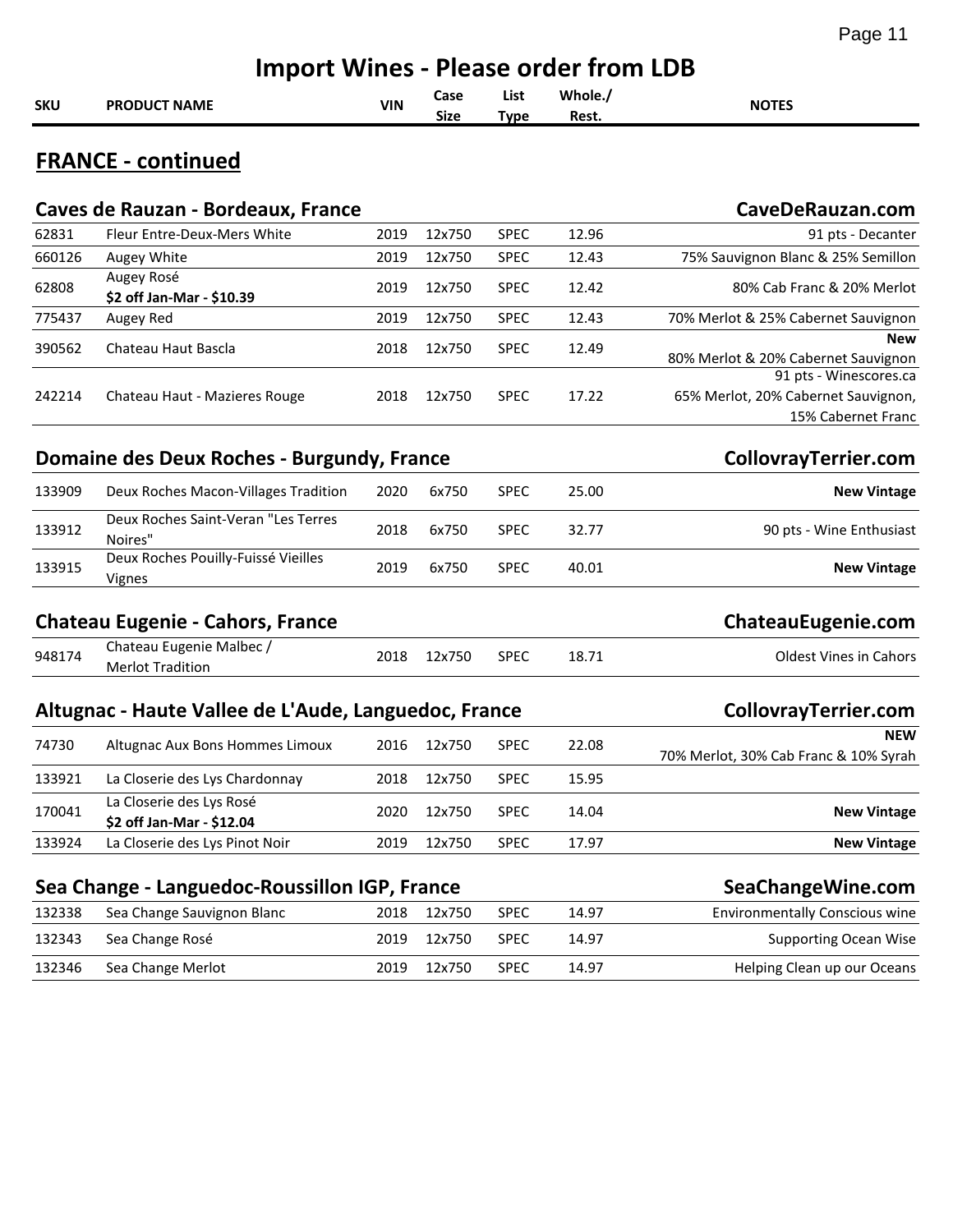|              | <b>Import Wines - Please order from LDB</b>                       |            |              |                     |                  |                                                        |  |  |  |  |
|--------------|-------------------------------------------------------------------|------------|--------------|---------------------|------------------|--------------------------------------------------------|--|--|--|--|
| <b>SKU</b>   | <b>PRODUCT NAME</b>                                               | <b>VIN</b> | Case<br>Size | List<br><b>Type</b> | Whole./<br>Rest. | <b>NOTES</b>                                           |  |  |  |  |
|              | <b>FRANCE - continued</b>                                         |            |              |                     |                  |                                                        |  |  |  |  |
|              | <b>Cellier des Princes - Rhone Valley, France</b>                 |            |              |                     |                  | <b>CellierDesPrinces.com</b>                           |  |  |  |  |
| 262022       | La Princesse Rosé - Vaucluse                                      | 2019       | 12x750       | <b>SPEC</b>         | 12.96            | New Label! Still Cold Activated                        |  |  |  |  |
| 512070       | A L'ombre des Parasols Rosé                                       | 2020       | 12x750       | <b>SPEC</b>         | 14.99            | <b>NEW</b><br>GOLD - 70 M de Degustateurs 2021         |  |  |  |  |
| 212068       | Les Vignes du Princes, Vielles Vignes -<br>AOC Cotes du Rhone Red | 2020       | 12x750       | <b>SPEC</b>         | 17.99            | <b>New Vintage</b>                                     |  |  |  |  |
|              | Les Vignerons du Castelas - Rhone Valley, France                  |            |              |                     |                  | <b>Vignerons-Castelas.fr</b>                           |  |  |  |  |
| 387741       | Castelas Rosé Rosé                                                | <b>NV</b>  | 12x750       | <b>SPEC</b>         | 12.98            | 100% Grenache                                          |  |  |  |  |
| 387744       | Castelas Cotes du Rhone Red                                       | 2019       | 12x750       | <b>SPEC</b>         | 15.99            | 90 pts - Decanter                                      |  |  |  |  |
| 387749       | Castelas Vielles Vignes Signargues Cotes<br>du Rhone Villages     | 2018       | 12x750       | <b>SPEC</b>         | 19.99            | <b>GOLD - Paris Concours General Agricole</b>          |  |  |  |  |
|              | Terra Ventoux - AOP Ventoux, Rhone Valley, France                 |            |              |                     |                  | TerraVentoux.fr                                        |  |  |  |  |
| 160841       | 5 Terroirs                                                        | 2018       | 12x750       | <b>SPEC</b>         | 12.93            | Grenache Syrah blend grown in 5 different<br>terroirs! |  |  |  |  |
| <b>ITALY</b> |                                                                   |            |              |                     |                  |                                                        |  |  |  |  |
|              | Sea Change - Veneto, Italy                                        |            |              |                     |                  | SeaChangeWine.com                                      |  |  |  |  |
| 42248        | Prosecco                                                          | <b>NV</b>  | 6x750        | <b>SPEC</b>         | 17.52            | <b>Environmentally Conscious wine</b>                  |  |  |  |  |
|              | San Valentino - Italy                                             |            |              |                     |                  | 10International.com                                    |  |  |  |  |
| 121263       | Pinot Grigio<br>\$0.50 off Dec-Feb - \$8.49                       | 2017       | 12x750       | <b>SPEC</b>         | 8.96             |                                                        |  |  |  |  |
| 121260       | Montepulciano D'Abruzzo<br>\$0.50 off Dec-Feb - \$8.49            | 2019       | 12x750       | <b>SPEC</b>         | 8.96             |                                                        |  |  |  |  |
|              | Pelassa - Piemonte, Italy                                         |            |              |                     |                  | Pelassa.com                                            |  |  |  |  |
| 215406       | Barolo Magnum                                                     | 2012       | 3x1.5L       | SPEC                | 139.37           | 95 pts - Decanter                                      |  |  |  |  |
|              | Montecariano - Veneto, Italy                                      |            |              |                     |                  | Montecariano.it                                        |  |  |  |  |
| 572495       | Amarone della Valpolicella Classico<br><b>DOCG</b>                | 2012       | 6x750        | <b>SPEC</b>         | 67.99            | 91 pts - Wine Spectator                                |  |  |  |  |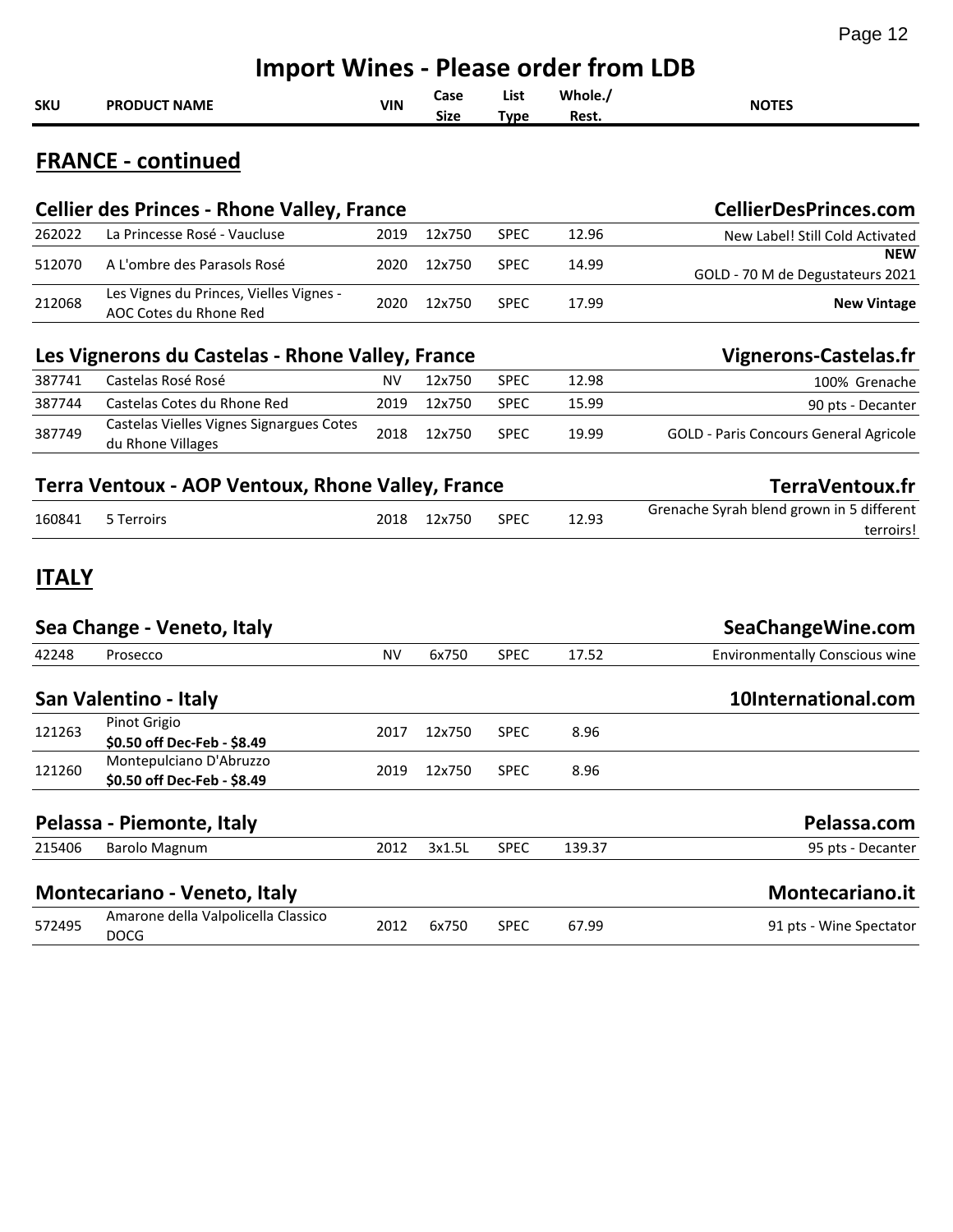|            | <b>Import Wines - Please order from LDB</b> |     |              |                    |                  |              |  |  |  |  |
|------------|---------------------------------------------|-----|--------------|--------------------|------------------|--------------|--|--|--|--|
| <b>SKU</b> | <b>PRODUCT NAME</b>                         | VIN | Case<br>Size | List<br>$\tau$ vpe | Whole./<br>Rest. | <b>NOTES</b> |  |  |  |  |

#### **ITALY - continued**

#### **Additional product information for Araldica and Adria wines can be found at their partner's website: international.boutinot.com**

| 188139 | Palazzi Rosato - Monferrato Chiaretto<br>DOC.<br>\$2 off Jan-Mar - \$11.00 | 2019 | 12x750 | <b>SPEC</b> | 13.00 | Fresh, fruity Piedmont Rose,<br>80% Barbera, 20% Pinot Nero           |
|--------|----------------------------------------------------------------------------|------|--------|-------------|-------|-----------------------------------------------------------------------|
| 243855 | Araldica Barolo 'Flori' DOCG                                               | 2016 | 6x750  | <b>SPEC</b> | 39.84 | <b>New Vintage</b>                                                    |
| 225097 | Araldica Barbaresco 'Corsini' DOCG                                         | 2014 | 6x750  | <b>SPEC</b> | 31.58 | 93 pts - Winescores.ca<br>Very approachable style - incredible value. |
| 243852 | Araldica Campo del Senatore Barbera<br>d'Asti Superiore DOCG               | 2018 | 12x750 | <b>SPEC</b> | 21.05 | Old vines, from premium sites, over-delivers!                         |

#### **Adria Vini - Sicily, Italy** (All wines are VEGAN)

**Araldica - Piedmont, Italy** (All wines are VEGAN)

#### **Additional product information for Araldica and Adria wines can be found at their partner's website: international.boutinot.com**

| 77350  | Il Meridione Catarratto - IGT Sicily            | 2019 | 12x750 | <b>SPEC</b> | 11.92 | 100% Catarratto grapes from Marsala area<br>Ripe, approachable, tropical fruit |
|--------|-------------------------------------------------|------|--------|-------------|-------|--------------------------------------------------------------------------------|
| 244143 | Da Vero Organic White - IGT Sicily              | 2019 | 12x750 | <b>SPEC</b> | 12.09 | 100% Catarratto grapes. 'Davero' means<br>'naturally'.                         |
| 244148 | Da Vero Organic Red - IGT Sicily                | 2019 | 12x750 | <b>SPEC</b> | 12.09 | 100% Nero d'Avola grapes. 'Davero' means<br>'naturally'.                       |
| 214183 | Ca'di Ponti Nero d'Avola -<br><b>DOC Sicily</b> | 2018 | 12x750 | <b>SPEC</b> | 12.98 | Low yields, great concentration.<br>Ripe, rich black fruit.                    |

#### **Adria Vini - Veneto, Italy** (All wines are VEGAN)

**Additional product information for Araldica and Adria wines can be found at their partner's website: international.boutinot.com**

| Palladiano Durello Spumante Brut              | NV   | 12x750 | <b>SPEC</b> | 14.93 | Sparkling wine of choice in Verona's bars and<br>restaurants. Affordable alternative to<br>Prosecco. |
|-----------------------------------------------|------|--------|-------------|-------|------------------------------------------------------------------------------------------------------|
|                                               |      |        |             |       | 100% Durello grapes.                                                                                 |
| Conviviale Pinot Grigio - DOC Delle<br>Venzie | 2019 | 12x750 | <b>SPEC</b> | 13.98 | From mature vineyards, hand harvested, fine<br>lees maturation for extra texture and weight          |
| GPG-Garganega/Pinot Grigio<br>DOC Garda       | 2019 | 12x750 | <b>SPEC</b> | 12.02 | 85% Garganega, 15% PG, high quality<br>vineyards                                                     |
|                                               |      |        |             |       |                                                                                                      |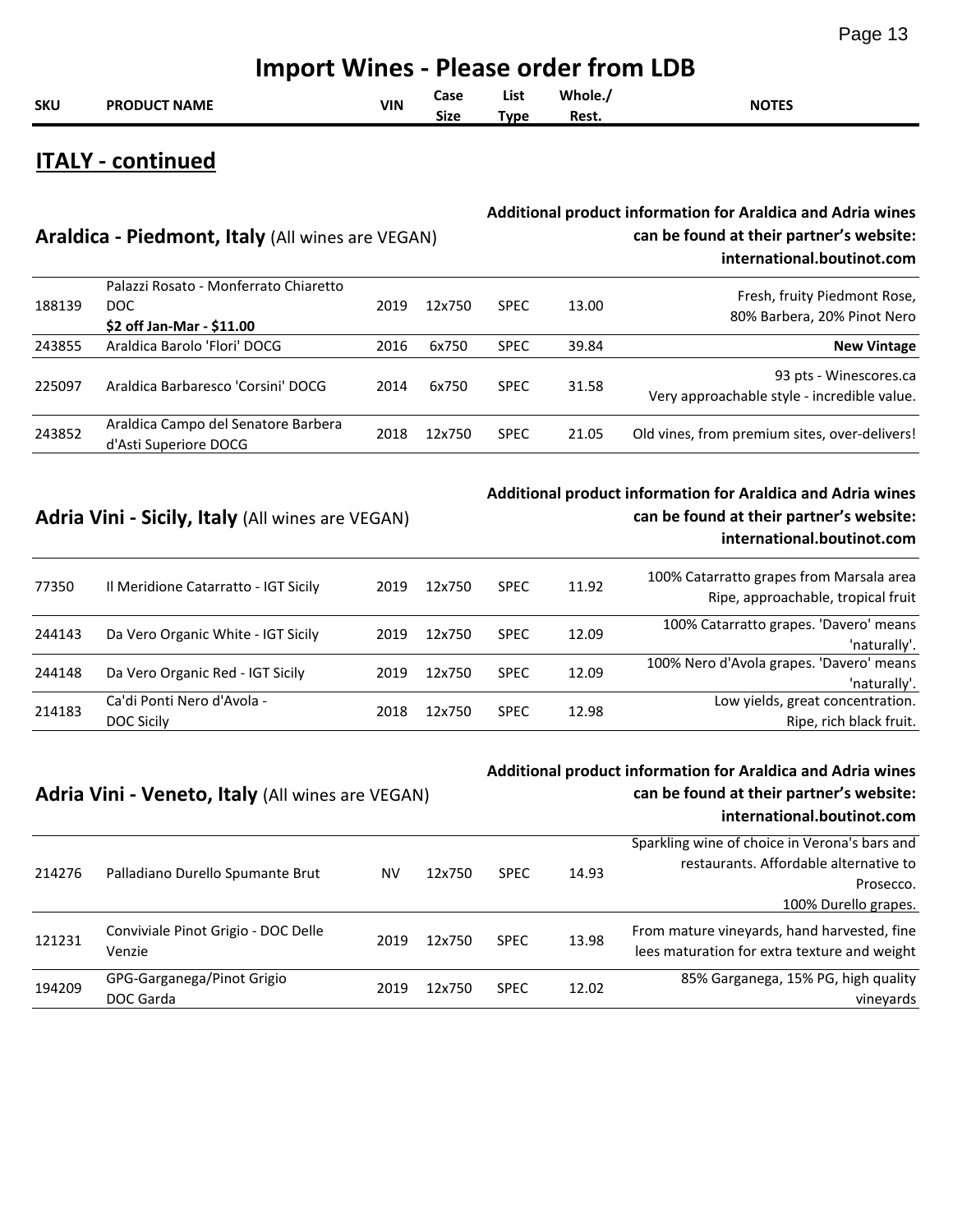|              | <b>Import Wines - Please order from LDB</b>            |            |                     |                     |                  |                                                           |  |  |  |  |
|--------------|--------------------------------------------------------|------------|---------------------|---------------------|------------------|-----------------------------------------------------------|--|--|--|--|
| <b>SKU</b>   | <b>PRODUCT NAME</b>                                    | <b>VIN</b> | Case<br><b>Size</b> | List<br><b>Type</b> | Whole./<br>Rest. | <b>NOTES</b>                                              |  |  |  |  |
|              | <b>PORTUGAL</b>                                        |            |                     |                     |                  |                                                           |  |  |  |  |
|              | Quevedo Port & Wine - Douro, Portugal                  |            |                     |                     |                  | QuevedoPortWine.com                                       |  |  |  |  |
| 132228       | Oscar's Red                                            | 2019       | 12x750              | <b>SPEC</b>         | 13.98            |                                                           |  |  |  |  |
| 132247       | Porto Quevedo Tawny Port                               | <b>NV</b>  | 12x750              | <b>SPEC</b>         | 17.99            | <b>OUT OF STOCK</b>                                       |  |  |  |  |
| 132244       | Porto Quevedo Colheita                                 | 1992       | 6x750               | <b>SPEC</b>         | 69.70            | <b>OUT OF STOCK</b>                                       |  |  |  |  |
|              | <b>SOUTH AFRICA</b>                                    |            |                     |                     |                  |                                                           |  |  |  |  |
|              | Sea Mountain - Robertson, South Africa                 |            |                     |                     |                  | SeaMountainWines.com                                      |  |  |  |  |
| 234237       | Devil's Peak Merlot                                    | 2020       | 12x750              | <b>SPEC</b>         | 12.49            | <b>New Vintage in 12pk</b><br><b>ETA Early March 2022</b> |  |  |  |  |
| 131447       | Devil's Peak Cabernet Sauvignon                        | 2020       | 12x750              | <b>SPEC</b>         | 12.98            | <b>New Vintage in 12pk</b><br><b>ETA Early March 2022</b> |  |  |  |  |
| <b>SPAIN</b> |                                                        |            |                     |                     |                  |                                                           |  |  |  |  |
|              | <b>THR3 Monkeys - Spain</b>                            |            |                     |                     |                  | thr3monkeys.com                                           |  |  |  |  |
| 209724       | Thr3 Monkeys White<br>\$2 off Feb-Apr - \$7.97         | nv         | 12x750              | <b>SPEC</b>         | 9.98             | Awarded 90 points by all three monkeys                    |  |  |  |  |
| 45633        | Thr3 Monkeys Rosé<br>\$2 off Feb-Apr - \$7.97          | nv         | 12x750              | <b>SPEC</b>         | 9.98             | Awarded 90 points by all three monkeys                    |  |  |  |  |
| 167896       | Thr3 Monkeys Red<br>\$2 off Feb-Apr - \$7.97           | nv         | 12x750              | <b>SPEC</b>         | 9.98             | Awarded 90 points by all three monkeys                    |  |  |  |  |
|              | Finca Venta de Don Quijote - Castilla-La Mancha, Spain |            |                     |                     |                  | JFernandoFamilyWines.com                                  |  |  |  |  |
| 133450       | Don Quijote Sauvignon Blanc/Macabeo                    | 2019       | 12x750              | <b>SPEC</b>         | 10.98            |                                                           |  |  |  |  |
| 65175        | Don Quijote Tempranillo/Syrah                          | 2018       | 12x750              | <b>SPEC</b>         | 10.98            |                                                           |  |  |  |  |
|              | Bodegas Santo Cristo - Campo de Borja, Spain           |            |                     |                     |                  | <b>Bodegas-Santo-Cristo.com</b>                           |  |  |  |  |
| 639385       | Santo Cristo Old Vines Garnacha                        | 2016       | 12x750              | <b>SPEC</b>         | 13.08            | 30 - 60 year old vines                                    |  |  |  |  |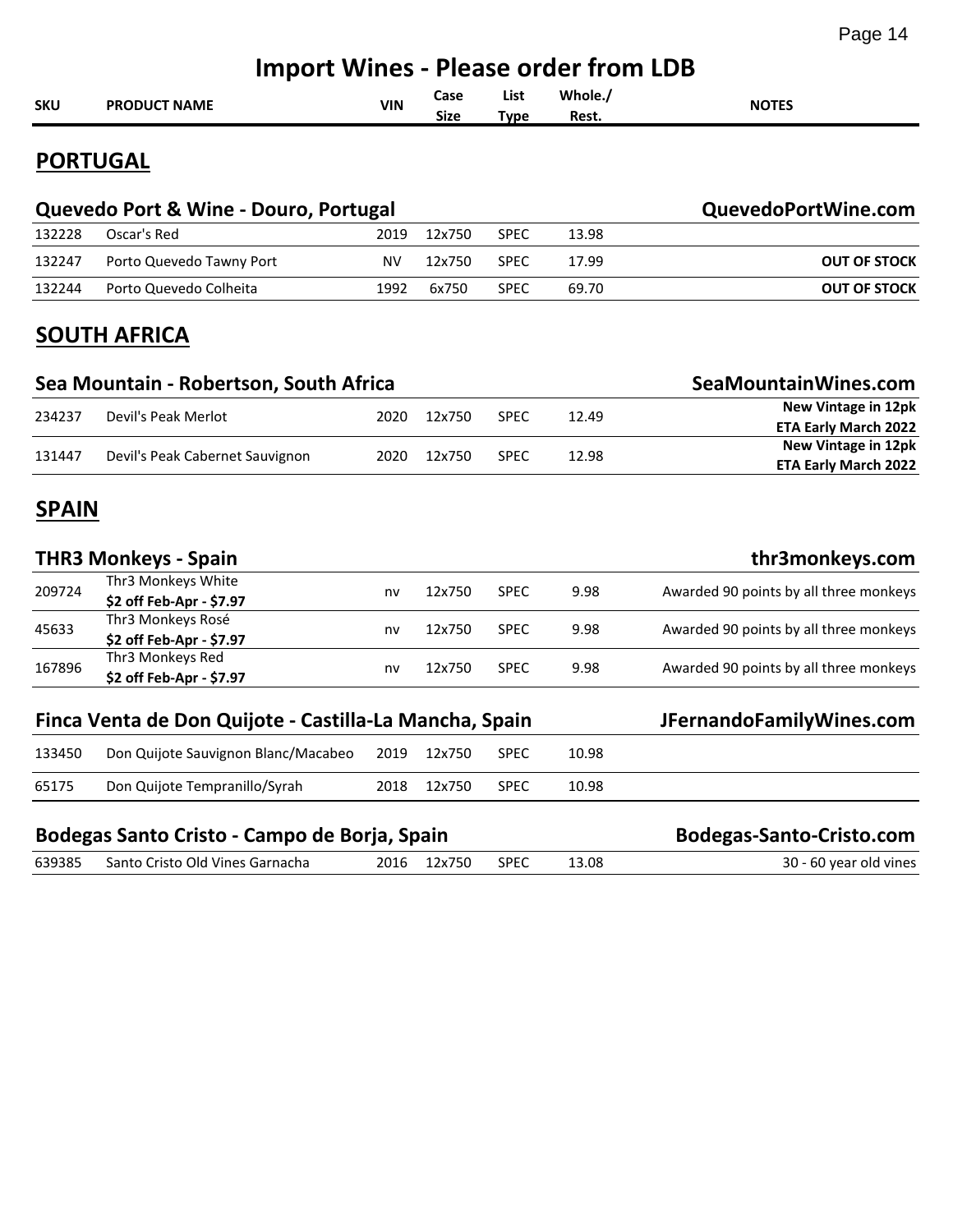|            | <b>Import Wines - Please order from LDB</b>                |            |                     |                        |                  |                                                                                             |  |  |  |  |  |
|------------|------------------------------------------------------------|------------|---------------------|------------------------|------------------|---------------------------------------------------------------------------------------------|--|--|--|--|--|
| <b>SKU</b> | <b>PRODUCT NAME</b>                                        | <b>VIN</b> | Case<br><b>Size</b> | List<br><b>Type</b>    | Whole./<br>Rest. | <b>NOTES</b>                                                                                |  |  |  |  |  |
|            | <b>SPAIN - continued</b>                                   |            |                     |                        |                  |                                                                                             |  |  |  |  |  |
|            | Pulpoloco - Castilla-La Mancha, Spain                      |            |                     |                        |                  | Pulpo-Loco.com                                                                              |  |  |  |  |  |
| 463576     | Pulpoloco White Sangria - 250 mL single<br>serve paper can | nv         | 12x250              | <b>SPEC</b>            | 3.97             | <b>NEW</b><br>Grab-and-Go, Eco-Friendly packaging                                           |  |  |  |  |  |
| 263690     | Pulpoloco Red Sangria - 250 mL single<br>serve paper can   | nv         | 12x250              | <b>SPEC</b>            | 3.97             | <b>New Batch</b><br>Silver - London Wine Competition<br>Grab-and-Go, Eco-Friendly packaging |  |  |  |  |  |
| 167367     | Pulpoloco Red Sangria                                      | nv         | 12x750              | <b>SPEC</b>            | 10.00            |                                                                                             |  |  |  |  |  |
| 84553      | Pulpoloco White Sangria                                    | nv         | 12x750              | <b>SPEC</b>            | 10.00            |                                                                                             |  |  |  |  |  |
|            | Run Rafa Run - Castilla-La Mancha, Spain                   |            |                     |                        |                  | 10International.com                                                                         |  |  |  |  |  |
| 93661      | Run Rafa Run White<br>\$1 off Jan-Mar - \$5.99             | 2018       | 12x750              | <b>SPEC</b>            | 6.97             |                                                                                             |  |  |  |  |  |
| 160601     | Run Rafa Run Red<br>\$1 off Jan-Mar - \$5.99               | 2019       | 12x750              | Stocked<br><b>SPEC</b> | 6.97             |                                                                                             |  |  |  |  |  |
|            | <b>Clos Mogador - Priorat (Very Limited Production)</b>    |            |                     |                        |                  | ClosMogador.com                                                                             |  |  |  |  |  |
| 488183     | Nelin - Priorat White                                      | 2018       | 6x750               | <b>SPEC</b>            | 79.99            | <b>NEW</b><br>96 pts - Wine Advocate                                                        |  |  |  |  |  |
| 100000     | Clos Mogador Priorat                                       | 2017       | 6x750               | <b>SPEC</b>            | 119.89           | <b>NEW</b><br>96 pts - Wine Advocate                                                        |  |  |  |  |  |
| 488186     | Clos Mogador Priorat Magnum                                | 2017       | 1x1.5L              | <b>SPEC</b>            | 265.17           | <b>NEW</b><br>96 pts - Wine Advocate                                                        |  |  |  |  |  |
| 176274     | Clos Mogador Priorat                                       | 2018       | 6x750               | <b>SPEC</b>            | 119.89           | NEW<br>98 pts - Wine Advocate                                                               |  |  |  |  |  |
| 176277     | Clos Mogador Priorat Magnum                                | 2018       | 1x1.5L              | <b>SPEC</b>            | 265.17           | NEW<br>98 pts - Wine Advocate                                                               |  |  |  |  |  |
|            |                                                            |            |                     |                        |                  |                                                                                             |  |  |  |  |  |
|            | Finca El Encinal - Ribera del Duero, Spain                 |            |                     |                        |                  | BodegasValparaiso.com                                                                       |  |  |  |  |  |
|            |                                                            |            |                     |                        |                  | 92 pts - Wine & Spirits Magazine                                                            |  |  |  |  |  |
| 174105     | Finca El Encinal Roble                                     | 2016       | 12x750              | <b>SPEC</b>            | 15.97            | Top 100 Value Buys 2018<br>Top 100 Wines of 2019 - Wine Diva                                |  |  |  |  |  |
|            |                                                            |            |                     |                        |                  | 90 pts - WineScores.ca                                                                      |  |  |  |  |  |
|            |                                                            |            |                     |                        |                  | Gold - Grand Int'l Wine Awards                                                              |  |  |  |  |  |
|            | Rioja Bordon - Rioja, Spain                                |            |                     |                        |                  | FrancoEspanolas.com                                                                         |  |  |  |  |  |
|            |                                                            |            |                     |                        |                  | Reduced to Clear - Was \$15.26                                                              |  |  |  |  |  |
| 255015     | Diamante White                                             | 2018       | 12x750              | <b>SPEC</b>            | 7.50             | #1 Selling Rioja white wine in the world!                                                   |  |  |  |  |  |
| 862359     | Rioja Bordon Crianza                                       | 2017       | 12x750              | SPEC                   | 17.30            | <b>New Vintage</b>                                                                          |  |  |  |  |  |
|            |                                                            |            |                     |                        |                  | 90 pts - Tim Atkins                                                                         |  |  |  |  |  |
| 804906     | Rioja Bordon Reserva                                       | 2015       | 12x750              | <b>SPEC</b>            | 22.01            | <b>New Vintage</b><br>90 pts - Tim Atkin                                                    |  |  |  |  |  |
| 259713     | Rioja Bordon Gran Reserva                                  | 2011       | 12x750              | <b>SPEC</b>            | 28.93            | 92 pts - Tim Atkin                                                                          |  |  |  |  |  |
|            |                                                            |            |                     |                        |                  |                                                                                             |  |  |  |  |  |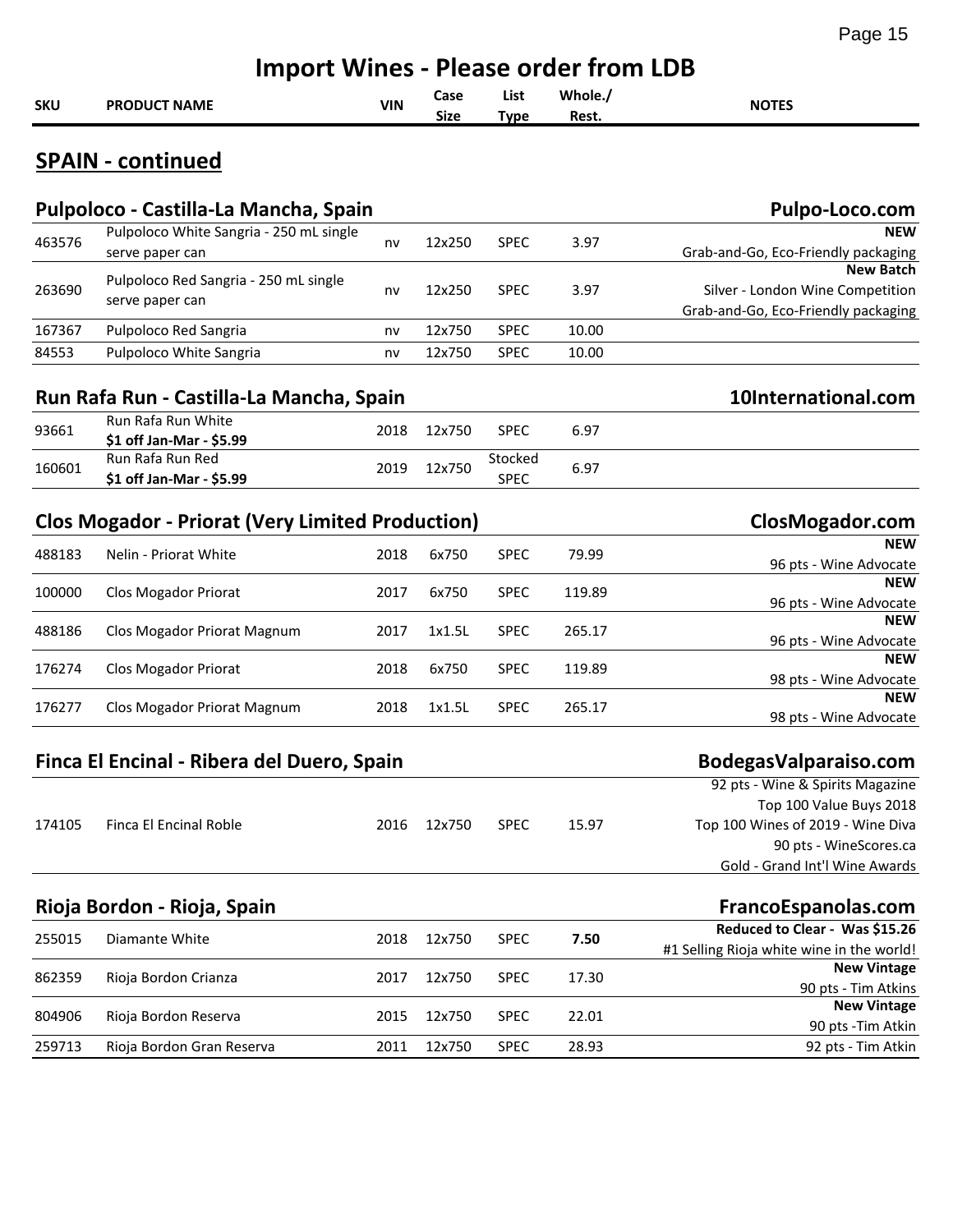| Whole./<br>List<br>Case                    | <b>Import Wines - Please order from LDB</b> |     |  |  |  |              |  |  |  |
|--------------------------------------------|---------------------------------------------|-----|--|--|--|--------------|--|--|--|
| <b>SKU</b><br><b>Size</b><br>Rest.<br>Type | <b>PRODUCT NAME</b>                         | VIN |  |  |  | <b>NOTES</b> |  |  |  |

## **SPAIN - continued**

|        | Marques de la Concordia - Rioja, Spain | MarquesDeLaConcordia.com |        |             |       |                                |  |  |  |  |
|--------|----------------------------------------|--------------------------|--------|-------------|-------|--------------------------------|--|--|--|--|
| 171970 | Tempranillo Blanco                     | 2018                     | 12x750 | <b>SPEC</b> | 10.51 | Reduced to Clear - was \$14.99 |  |  |  |  |
| 171912 | Tempranillo                            | 2019                     | 12x750 | <b>SPEC</b> | 14.99 | <b>New Vintage</b>             |  |  |  |  |
| 43392  | Grinon Tempranillo                     | NV                       | 6x750  | <b>SPEC</b> | 12.51 | Barrel aged for 8 months       |  |  |  |  |
|        | <b>Sparkling Wine (Cava)</b>           |                          |        |             |       |                                |  |  |  |  |
| 171921 | <b>Monistrol Cava Brut Gold Bottle</b> | NV                       | 12x750 | <b>SPEC</b> | 13.98 | 90 pts - WineScores.ca         |  |  |  |  |
| 15365  | Monistrol Cava Brut Rosé               |                          | 12x750 | <b>SPEC</b> | 13.98 | OUT OF STOCK - ETA May 2022    |  |  |  |  |
|        | Flower Bottle                          | NV                       |        |             |       | Best Value - Wine Spectator    |  |  |  |  |

#### **USA**

|        | Citation Wines - Willamette Valley, Oregon (All wines are VEGAN) | <b>Citationwine.com</b> |        |             |       |                                         |
|--------|------------------------------------------------------------------|-------------------------|--------|-------------|-------|-----------------------------------------|
|        | Centerstone Willamette Valley                                    | 2017                    | 12x750 |             | 22.13 | 90 pts - Winescores.ca                  |
| 24883  | Un-Oaked Chardonnay                                              |                         |        | <b>SPEC</b> |       | <b>OUT OF STOCK</b>                     |
|        | Centerstone Willamette Valley                                    | 2017                    | 12x750 | <b>SPEC</b> | 22.13 | 91 pts - Winescores.ca                  |
| 24872  | <b>Pinot Noir</b>                                                |                         |        |             |       | <b>OUT OF STOCK</b>                     |
| 24866  | <b>Citation Willamette Valley</b>                                | 2015                    | 12x750 | <b>SPEC</b> | 41.24 | 93 pts - Winescores.ca                  |
|        | <b>Pinot Noir</b>                                                |                         |        |             |       | 91 pts - Gismondionwine.com             |
|        | LUKE - Columbia Valley, Washington                               |                         |        |             |       | WinesbyLuke.com                         |
| 474653 | The Companion Red Blend                                          | 2019                    | 12x750 | <b>SPEC</b> | 27.98 | Cabernet Sauvignon, Merlot & Syrah      |
| 64267  | Cabernet Sauvignon                                               | 2019                    | 12x750 | <b>SPEC</b> | 34.00 | 92 pts & Top 100 Wine - Wine Enthusiast |
| 50656  | Merlot                                                           | 2018                    | 12x750 | <b>SPEC</b> | 34.00 | 92 pts - Wine Enthusiast                |
|        |                                                                  |                         |        |             |       | 91 pts - Wine Spectator                 |
| 474633 | Reserve Cabernet Sauvignon                                       | 2018                    | 6x750  | <b>SPEC</b> | 79.99 | 93 pts - Wine Enthusiast                |
|        | The Sauce - Columbia Valley, Washington                          |                         |        |             |       | ZeroOneVintners.com                     |

|        |                     |      | ______________________ |             |       |                                     |
|--------|---------------------|------|------------------------|-------------|-------|-------------------------------------|
| 530185 | The Sauce Red Blend | 2017 | 12x750                 | <b>SPEC</b> | 17.99 | Merlot, Cabernet Sauvignon & Malbec |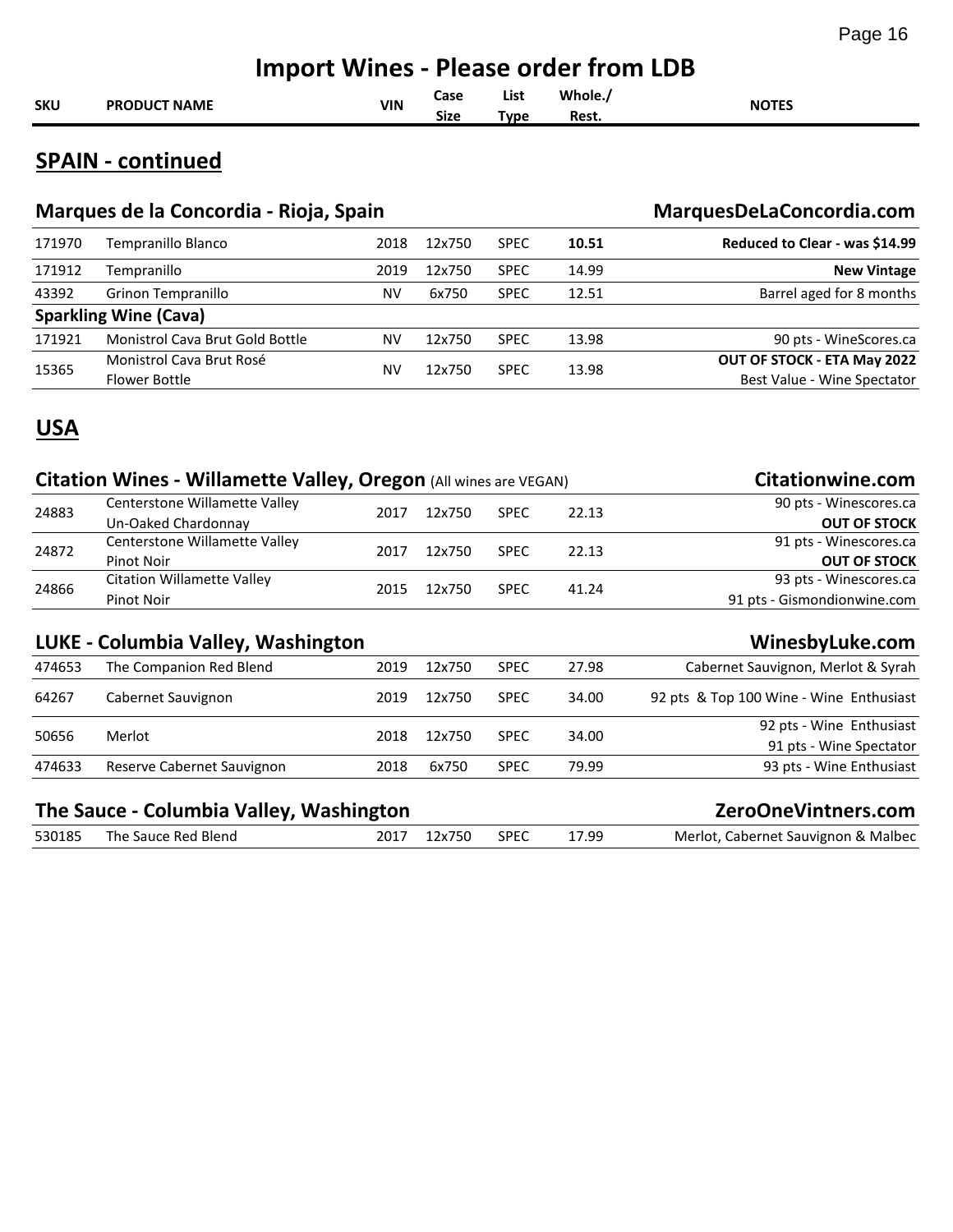# **SPIRITS & LIQUEURS**

**BC Spirits & Liqueurs - Order Direct**



#### **Pemberton Distillery Inc.**

#### **PembertonDistillery.ca**

**To place an order, please call 604-894-0222 or email sales@pembertondistillery.ca**

| <b>SKU</b> | <b>PRODUCT NAME</b>                         | Case<br><b>Size</b> | List<br><b>Type</b> | Whole./<br>Rest. | <b>NOTES</b>                                                     |
|------------|---------------------------------------------|---------------------|---------------------|------------------|------------------------------------------------------------------|
|            | <b>Certified Organic Vodka</b>              |                     |                     |                  |                                                                  |
| 261990     | SCHRAMM - ORGANIC VODKA 750                 | 6x750               | <b>DD</b>           | 30.71            | 95 pts & DOUBLE GOLD - Spirit of the Year                        |
| 769315     | SCHRAMM - ORGANIC VODKA 375                 | 12x375              | <b>DD</b>           | 19.11            | World Spirit Awards<br>94 pts - Beppi Crosariol, Globe & Mail    |
| 30458      | SCHRAMM - ORGANIC VODKA 50                  | 24X50               | <b>DD</b>           | 4.32             | Highly Recommended - DrinkSpirits.com                            |
|            | <b>Certified Organic Gin</b>                |                     |                     |                  |                                                                  |
| 169938     | SCHRAMM - ORGANIC GIN 750                   | 6x750               | DD                  | 34.76            | "One of the Best on the Planet"<br>Beppi Crosariol, Globe & Mail |
| 627505     | <b>SCHRAMM - ORGANIC GIN 375</b>            | 12x375              | DD                  | 20.85            | Bronze Medal - London Int'l<br><b>Spirits Competition</b>        |
| 993675     | <b>SCHRAMM - ORGANIC GIN 50</b>             | 24X50               | <b>DD</b>           | 4.32             | Top 10 New American Gins DrinkSpirits.com                        |
|            | <b>Certified Organic Single Malt Whisky</b> |                     |                     |                  |                                                                  |
| 36905      | PEMBERTON VALLEY ORGANIC SINGLE MALT WHISKY | 6x750               | <b>DD</b>           | 66.49            |                                                                  |
| 200264     | PEMBERTON VALLEY ORGANIC SINGLE MALT WHISKY | 24X50               | DD                  | 6.69             |                                                                  |
|            | <b>Certified Organic Specialty Spirits</b>  |                     |                     |                  |                                                                  |
| 741793     | <b>KARTOFFELSCHNAPS</b>                     | 12x375              | DD                  | 21.27            |                                                                  |
| 218982     | <b>BARREL AGED APPLE BRANDY</b>             | 6x375               | <b>DD</b>           | 24.77            | 91 pts - Globe & Mail                                            |
| 791707     | WHISKY AND WILD HONEY LIQUEUR               | 12x375              | DD                  | 26.18            |                                                                  |
| 444695     | <b>HEMP VODKA</b>                           | 6x750               | <b>DD</b>           | 33.86            |                                                                  |
| 216807     | DEVIL'S CLUB ORGANIC ABSINTHE               | 12x500              | DD                  | 38.30            |                                                                  |
|            | <b>Certified Organic Liqueur</b>            |                     |                     |                  |                                                                  |
| 472563     | ORGANIC COFFEE LIQUEUR                      | 12x375              | <b>DD</b>           | 22.49            |                                                                  |
| 209128     | ORGANIC GINGER LIQUEUR                      | 12x375              | <b>DD</b>           | 23.13            |                                                                  |

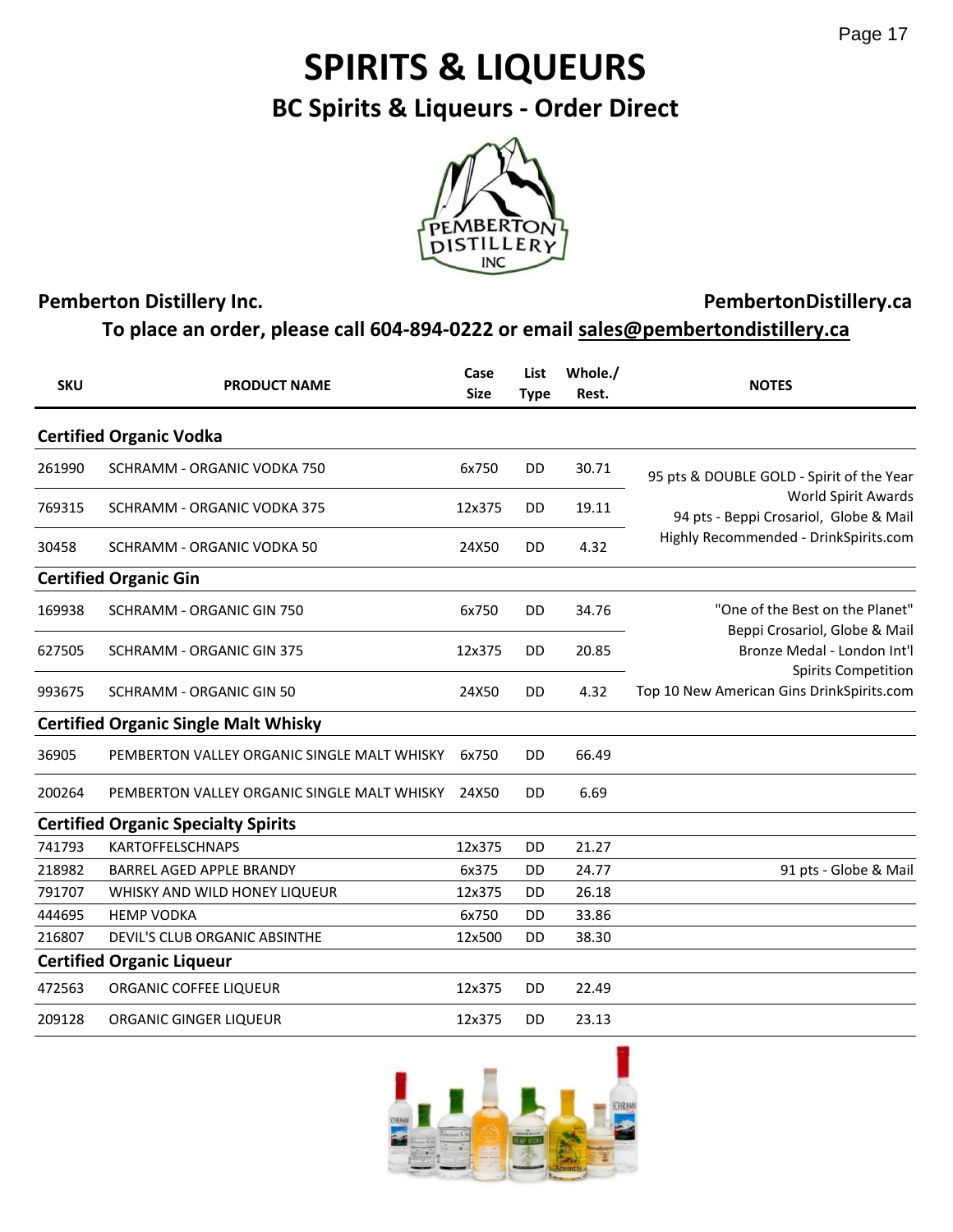# **REFRESHMENT BEVERAGES**

**BC Cider - Order Direct**



#### **Wards Hard Cider - Kelowna, BC (Gluten Free & Vegan) WardsHardCider.com To place an order, please call 250-860-0742 or email orders@theviewwinery.com**

| <b>SKU</b>            | <b>PRODUCT NAME</b>                     | Case<br><b>Size</b> | <b>List</b><br><b>Type</b> | Whole./<br>Rest. | <b>NOTES</b>                                                                                                   |
|-----------------------|-----------------------------------------|---------------------|----------------------------|------------------|----------------------------------------------------------------------------------------------------------------|
| <b>Six Pack Cans</b>  |                                         |                     |                            |                  |                                                                                                                |
| 144543                | Wards Original - 6x355mL                | (6x355)x4           | DD                         | 8.95             | GOLD - Seattle Cider Awards 2018<br>SILVER - World Cider Awards                                                |
| 698084                | Wards Cherry Apple Cider - 6x355mL      | (6x355)x4           | DD                         | 8.95             | 90 pts - World Cider<br>Championships 2019                                                                     |
| 880443                | Wards Ginger Apple - 6x355mL            | (6x355)x4           | DD                         | 8.95             | 90 pts - John Schreiner<br>91 pts - World Cider<br>Championships 2019                                          |
| <b>Four Pack Cans</b> |                                         |                     |                            |                  |                                                                                                                |
| 88297                 | Wards Harvest Spice Cider - 355mL       | (4x355)x6           | DD                         | 9.07             | OUT OF STOCK - ETA August 2022                                                                                 |
| 109243                | Wards Mimosa Cider - 355mL              | (4x355)x6           | DD                         | 10.06            |                                                                                                                |
| 491421                | Wards Negroni Cider - 355mL             | (4x355)x6           | DD                         | 10.06            | OUT OF STOCK - ETA April 2022                                                                                  |
| 93065                 | Wards Picker's Hut Premium - 355mL      | (4x355)x6           | DD                         | 9.56             |                                                                                                                |
| <b>Bombers</b>        |                                         |                     |                            |                  |                                                                                                                |
| 749143                | Wards Picker's Hut Premium - 650mL      | 12x650              | DD                         | 4.96             | 90 pts - John Schreiner<br>90 pts - winecores.ca<br>DOUBLE GOLD Seattle Cider<br>Awards 2018                   |
| 451633                | Wards Picker's Hut Winter Spice - 650mL | 12x650              | DD/LDB                     | 5.45             | GOLD - Seattle Cider Awards 2018<br>GOLD - Canada Cider Awards 2018<br>93pts-World Cider Championships<br>2019 |
| 162771                | Wards Dry Hopped Cider - 650mL          | 12x650              | DD                         | 5.26             | 90 pts - World Cider<br>Championships 2019                                                                     |
| <b>Kegs</b>           |                                         |                     |                            |                  |                                                                                                                |
| 607564                | <b>Wards Original</b>                   | 30L                 | DD                         | 149.96           |                                                                                                                |
| 20360                 | Wards Cherry Apple                      | 30L                 | DD                         | 149.96           |                                                                                                                |
| 137367                | Wards Picker's Hut Premium              | 30L                 | DD                         | 149.96           | 90 pts - John Schreiner<br>90 pts - winescores.ca                                                              |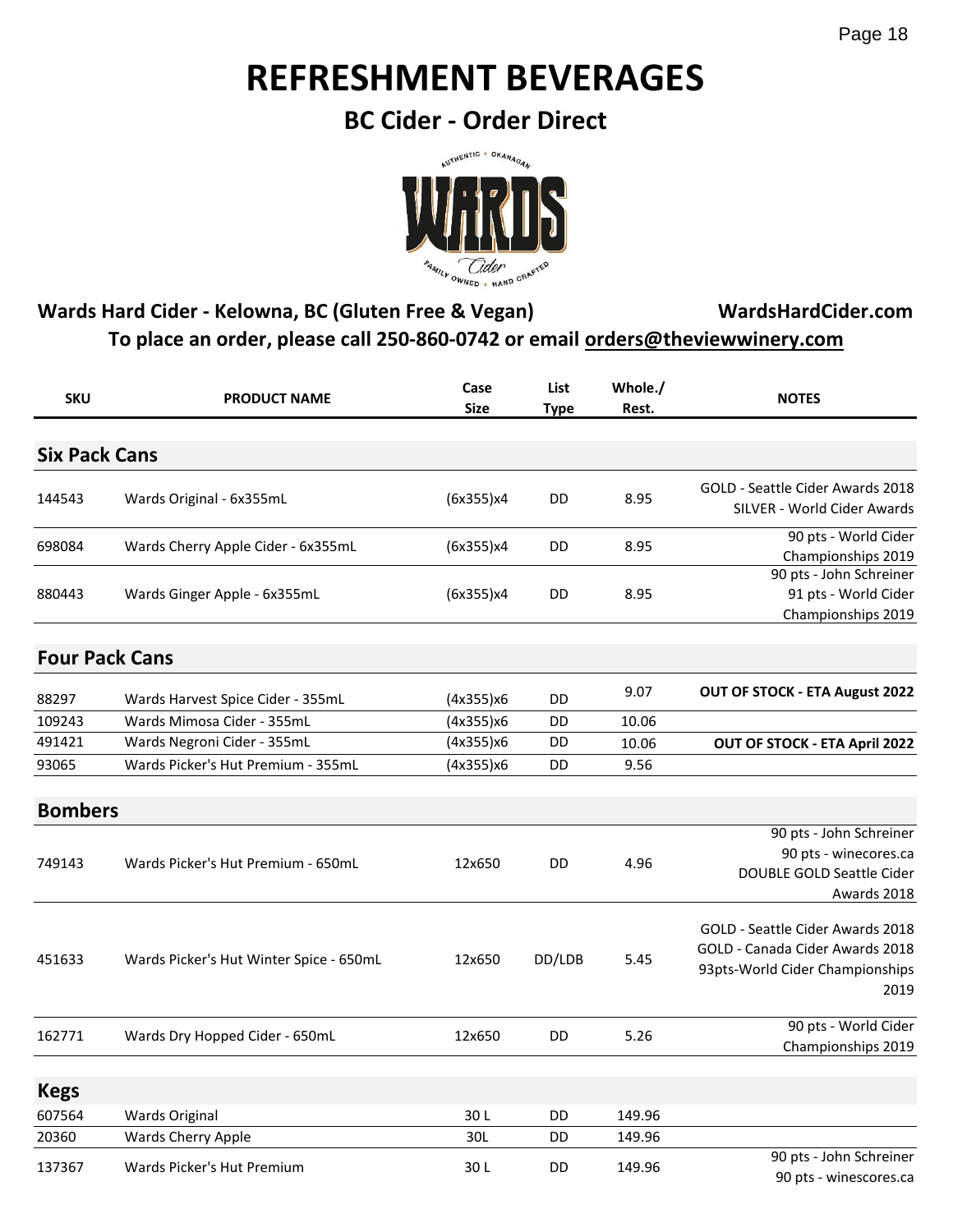## **BC Cider - Order Direct**



#### **Infinitea Cider - Kelowna, BC (Gluten Free & Vegan) theviewwinery.com To place an order, please call 250-860-0742 or email orders@theviewwinery.com**

| <b>SKU</b> | <b>PRODUCT NAME</b>                        | Case<br>Size | List<br>Type | Whole./<br>Rest. | <b>NOTES</b>                 |
|------------|--------------------------------------------|--------------|--------------|------------------|------------------------------|
| 24847      | <b>INFINITEA Cider Stonefruit Hibiscus</b> | (4x355)x6    | DD           | 9.49             | Caffeine: 21.55mg/355 ml can |
| 24860      | <b>INFINITEA Cider Tropical Green</b>      | (4x355)x6    | DD           | 9.49             | Caffeine: 15.63mg/355 ml can |
| 24857      | <b>INFINITEA Cider Strawberry Kiwi</b>     | (4x355)x6    | DD           | 9.49             | No Caffeine                  |

## **Import Sangria - Please order from LDB**

# PULPOLOCO SANGRÍ

#### **Pulpoloco - La Mancha, Spain**

#### **Pulpo-Loco.com SKU PRODUCT NAME Case Size List Type Whole./ Rest. NOTES** 463576 Pulpoloco White Sangria - 250 mL single serve paper can 12x250 SPEC 3.97 **NEW** Grab-and-Go, Eco-Friendly packaging 263690 Pulpoloco Red Sangria - 250 mL single serve paper can 12x250 SPEC 3.97 **New Batch** Silver - London Wine Competition Grab-and-Go, Eco-Friendly packaging 167367 Pulpoloco Red Sangria 12x750 SPEC 10.00 84553 Pulpoloco White Sangria 12x750 SPEC 10.00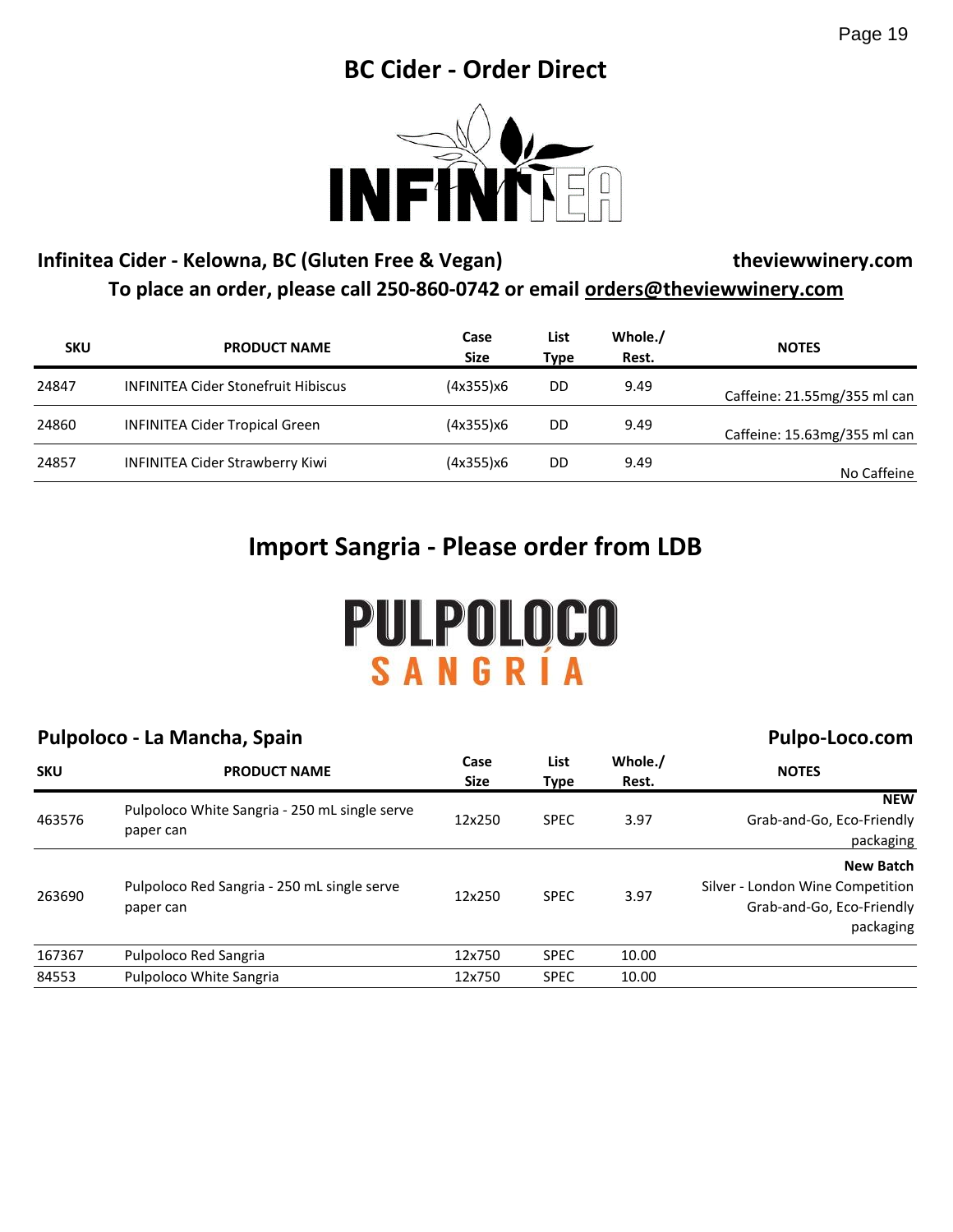

#### **Tinhouse Brewing Co. TinhouseBrewing.ca**

#### **Order Direct - 2cs Minimum - sales@tinhousebrewing.ca**

We pride ourselves on brewing drinkable beers. Check out our lineup of our core beers, the Tinhouse Series and take a peek at our current menu of Seasonals and one-off Special Brews. There's something for everyone at Tinhouse.

| <b>SKU</b>            | <b>PRODUCT NAME</b>                                                                      | Case<br><b>Size</b> | List<br><b>Type</b> | Whole./<br>Rest. | <b>NOTES</b>                     |
|-----------------------|------------------------------------------------------------------------------------------|---------------------|---------------------|------------------|----------------------------------|
|                       | TINHOUSE SERIES - Available year-round at the Brewery                                    |                     |                     |                  |                                  |
| 99829                 | <b>Toolbelt Lager</b>                                                                    | 6(4x473)            | <b>DD</b>           | 12.00            | ABV 5.0%, IBUs - 15              |
| 7680                  | Wetlands Wheat                                                                           | 6(4x473)            | <b>DD</b>           | 11.05            | ABV 4.5%, IBUs - 15              |
| 8993                  | My Best Day ISA                                                                          | 6(4x473)            | DD                  | 11.55            | ABV 4.5%, IBUs - 43              |
| 99736                 | High Knoll Hazy IPA                                                                      | 6(4x473)            | DD                  | 11.43            | ABV 5.5%, IBUs - 65              |
| 100201                | Run of the Mill Peppercorn Saison                                                        | 6(4x473)            | <b>DD</b>           | 11.73            | ABV 7.0%, IBUs - 30              |
| 99708                 | Handyman Pale Ale                                                                        | 6(4x473)            | <b>DD</b>           | 11.49            | ABV 5.5%, IBUs - 45              |
| 99703                 | Oxford IPA                                                                               | 6(4x473)            | <b>DD</b>           | 11.70            | ABV 6.5%, IBUs - 65              |
| 7132                  | Work Boots Brown                                                                         | 6(4x473)            | DD                  | 11.21            | ABV 5.5%, IBUs - 45              |
| 100195                | Swingbridge Porter                                                                       | 6(4x473)            | <b>DD</b>           | 11.74            | ABV 6.5%, IBUs - 45              |
|                       | SEASONAL BREWS - Brewed annually when the time is right. Order now before they are gone! |                     |                     |                  |                                  |
| 489465                | Dayshift Mocha Brown Ale                                                                 | 6(4x473)            | <b>DD</b>           | 12.50            | ABV 4.5%, IBUs - 10              |
| 451217                | Golden Hour Pear Sour Ale                                                                | 6(4x473)            | <b>DD</b>           | 11.25            | ABV 5.2%, IBUs - 7               |
| 432399                | Shoulder Season Cranberry Thyme Sour                                                     | 6(4x473)            | <b>DD</b>           | 11.72            | ABV 5.2%, IBUs - 7               |
| 488455                | Low Knoll Dry-Hopped Lager                                                               | 6(4x473)            | <b>DD</b>           | 11.89            | ABV 3.8%, IBUs - 35              |
| 151322                | Let's Get Take-Out Thai Wit                                                              | 6(4x473)            | <b>DD</b>           | 12.45            | ABV 5.0%, IBUs - 14              |
| 432404                | Zinnhaus Vienna Lager                                                                    | 6(4x473)            | <b>DD</b>           | 11.70            | ABV 5.2%, IBUs - 25              |
|                       | SPECIAL BREWS - If you didn't pre-order, order asap or you'll miss out!                  |                     |                     |                  |                                  |
| 491908                | No.34 Farmhouse Sour                                                                     | 12x750mL            | <b>DD</b>           | 6.90             | ABV 5.7%, IBUs - 3               |
| 442528                | Hyde Kriek Sour Ale                                                                      | 6(4x473)            | DD                  | 12.50            | <b>NEW</b><br>ABV 6.5%, IBUs - 7 |
| 352901                | Sweater Snag Dark Saison                                                                 | 6(4x473)            | DD                  | 12.50            | ABV 8.7%, IBUs - 25              |
| <b>WHAT'S Brewing</b> |                                                                                          |                     |                     |                  |                                  |
| 73979                 | Higher Hazy Knoll Double Hazy IPA                                                        | 6(4x473)            | <b>DD</b>           | 13.13            | <b>Available Soon!</b>           |
|                       |                                                                                          |                     |                     |                  |                                  |